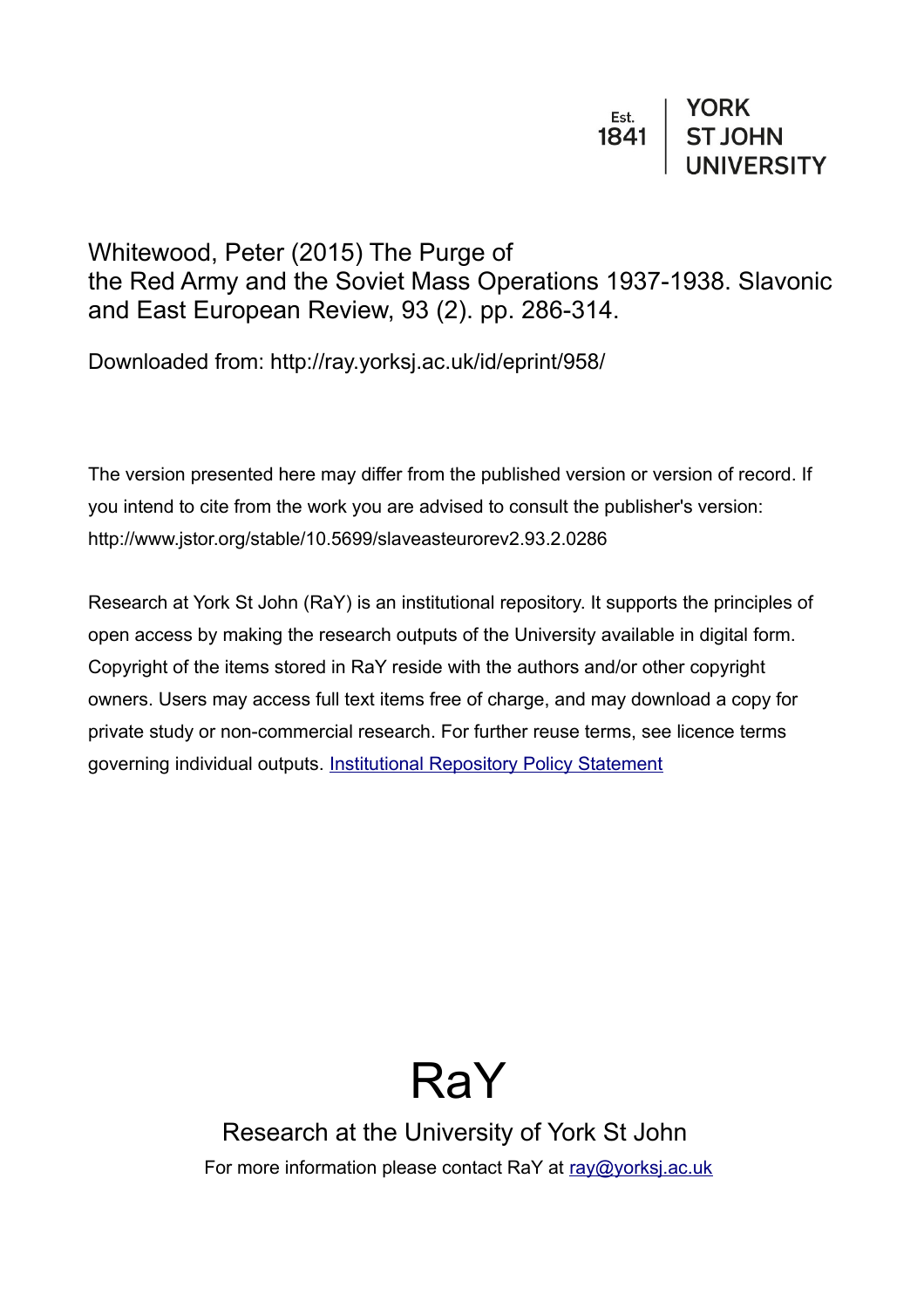## The Purge of the Red Army and the Soviet Mass Operations, 1937–38

#### PETER WHITEWOOD

The purge of the Red Army launched by Iosif Stalin in early June 1937 can help explain his later sanction of the mass operations, a decision that finally pushed the political violence of the Great Terror towards the ordinary Soviet population. The 'mass operations' were large-scale campaigns of state repression, spanning from summer 1937 to autumn 1938, and marked the high point of the Great Terror. The first operation was launched on 30 July 1937 against former kulaks and other 'anti-Soviet elements'; thereafter, similar operations targeted a range of different population groups, including national minorities such as Poles, Germans and Koreans. In total, the mass operations led to approximately 1.15 million people being sentenced by the NKVD and 683,000 executions, representing a significant acceleration of the Great Terror.<sup>1</sup> Notably, the purge of the Red Army immediately preceded this massive wave of violence. In May the NKVD arrested Marshal Mikhail Tukhachevskii and a group of other high-ranking officers and accused them of being the ringleaders of a fascist-backed 'military conspiracy'. Soon after in early June, Stalin and the Red Army leadership called for an extensive purge of the military to root out any co-conspirators and arrests quickly spread throughout the officer corps. Just weeks later, the first mass operation began. As this explosion

Peter Whitewood is a Lecturer in History at York St John University.

<sup>1</sup> See Paul Hagenloh, Stalin's Police: Public Order, Mass Repression in the USSR, *1926–1941*, Baltimore, MD, 2009, p. 3. For the national operations, see *Nakazannyi narod: po materialam konferentsii 'Repressii protiv rossiiskikh nemtsev v Sovetskom Soiuze v kontekste sovetskoi natsional´noi politiki'*, ed. Irina Shcherbakova, Moscow, 1999; *Repressii protiv poliakov i pol´skikh grazhdan*, ed. A. E. Gur´ianov, Moscow, 1997; James Morris, 'The Polish Terror: Spymania and Ethnic Cleansing in the Great Terror', *Europe–Asia Studies*, 56, 2004, 2, pp. 751–66.

*Slavonic and East European Review*, 93, 2, 2015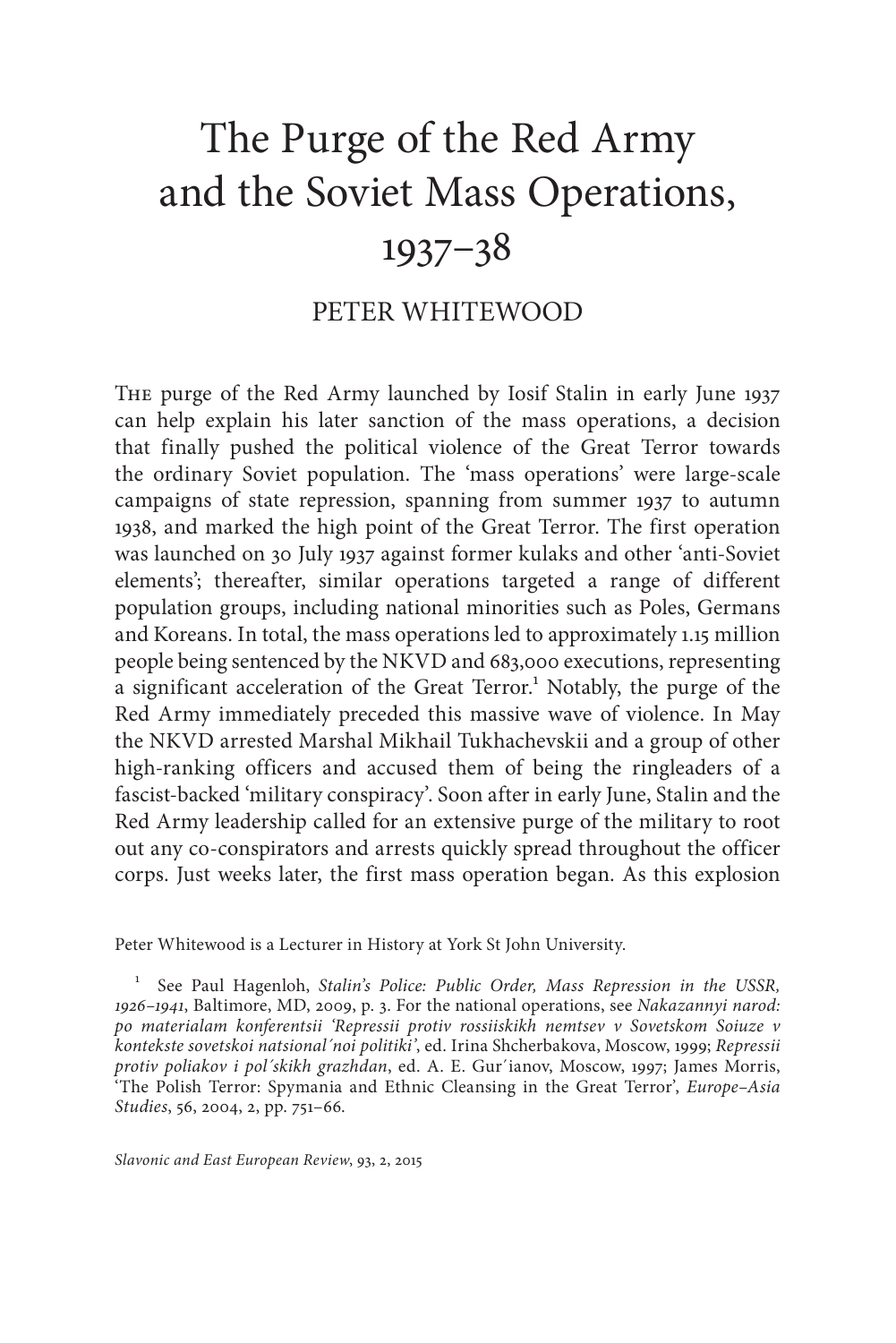of repression inside the Red Army closely coincided with the first mass operation, this article will show why the military purge may have acted as the spark and had a transformative impact on the course of the Great Terror.

Before evidence of the mass operations was published in 1992, historians of the Great Terror typically concentrated on political elites rather than ordinary people.<sup>2</sup> Attentions usually focused on the repression unleashed by Stalin within the Communist Party following the murder of the Leningrad Party First Secretary, Sergei Kirov, on 1 December 1934 and the three notorious show trials of the former political opposition held during 1936-38.<sup>3</sup> But evidence of the mass operations now makes clear that ordinary people, rather than party elites, suffered the most during the Great Terror. In fact, due to the very large spike in arrests and executions from summer 1937, it has been argued that the Great Terror only really began with the first mass operation.<sup>4</sup>

Historians have been forced to reconceptualize the Great Terror to incorporate such widespread repression against ordinary Soviet citizens. Yet, despite the publication of a growing body of research, there is still little consensus about Stalin's motivations in sanctioning the mass operations. Historians agree that their objective was to destroy 'dangerous' and 'unreliable' population groups, but why Stalin perceived these to be a threat to his regime, and why he decided to take action against them specifically in summer 1937, remain disputed questions. There are related disagreements about whether the mass operations were connected to the earlier political repression within the Communist Party (and the nature of this connection) and what such widespread arrests and executions of ordinary people tells us about the nature of Stalinist totalitarianism.

The purge of the Red Army has been ignored in all recent research on the mass operations even though this began in early June 1937, only weeks before the first mass operation. As this article will show, the military purge was sparked by the Soviet leaders' misperception that the Red Army had been deeply infiltrated by foreign agents and that a conspiratorial military group was operating within the upper levels of the high command. Stalin sanctioned a purge in early June in order to remove what was believed to be

<sup>&</sup>lt;sup>2</sup> Details of the first mass operation were first published in *Trud* on 4 June 1992. For the political context of the publication, see Hagenloh, *Stalin's Police*, p. 6ff.

From a large body of work, see Robert Conquest, *The Great Terror: Stalin's Purge of* 

*the Thirties*, London, 1968, and Adam Ulam, *Stalin: The Man and his Era*, New York, 1974. <sup>4</sup> See Oleg Khlevniuk, *Master of the House: Stalin and His Inner Circle,* New Haven, CT, 2009, p. 167.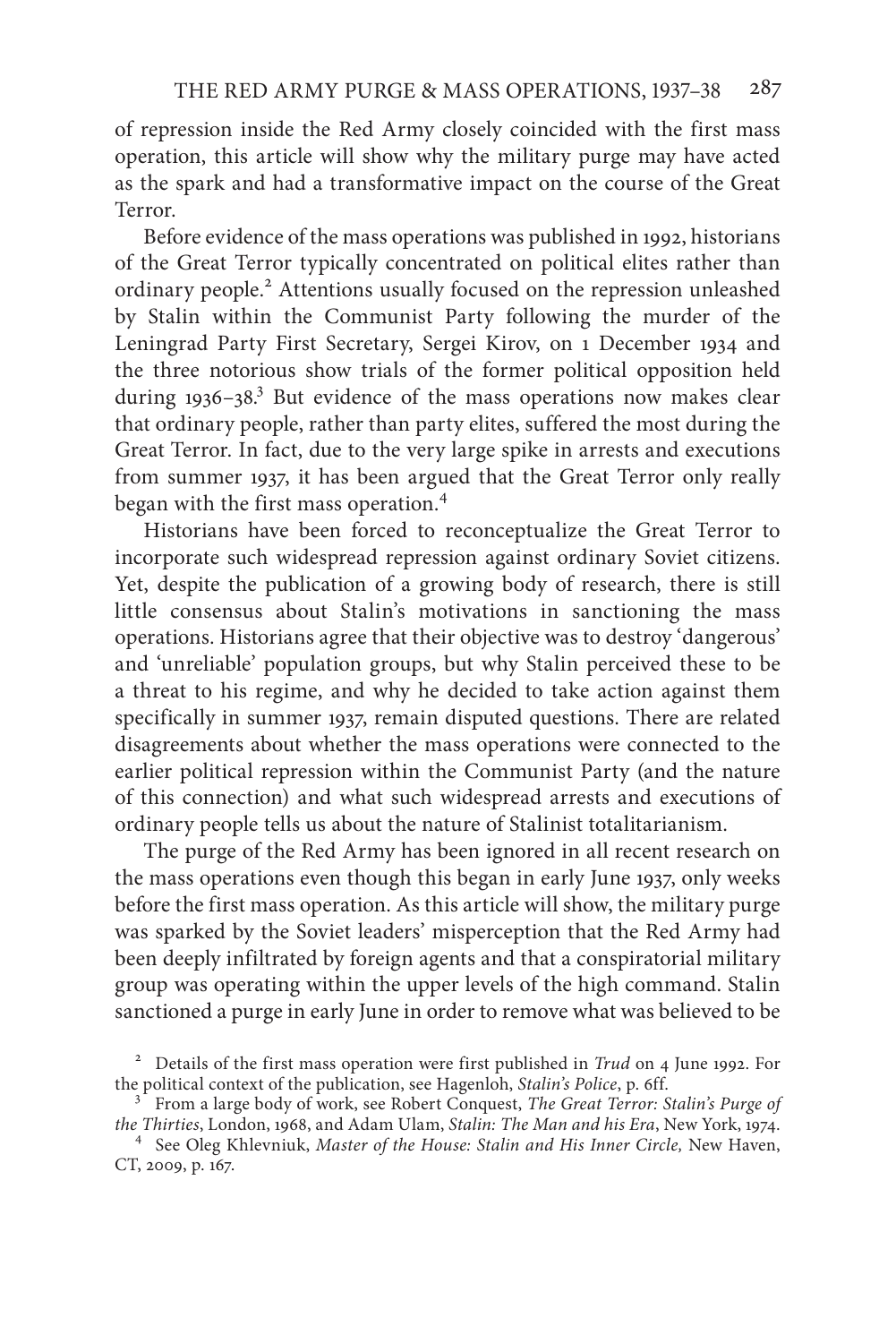a 'fifth column' from the armed forces. In this respect, there are immediate similarities between the military purge and the mass operations: both were aimed at destroying what the Soviet leaders perceived to be dangerous and subversive groups posing an internal security threat. But examining the military purge alongside the mass operations can reveal far more than their surface level similarities. It can help reconcile currently conflicting historical accounts of the mass operations and contribute to our still incomplete understanding of why Stalin sanctioned such radical repression during summer 1937.

The debate about the mass operations (and the origins of the Great Terror) is extensive and complex and cannot be comprehensively covered here. This article engages with two prominent explanations of the mass operations: that the approaching World War is the best explanation for why Stalin felt the need to internally secure the Soviet Union with mass repression and, alternatively, that the mass operations were driven primarily by domestic political tensions. However, more broadly, it challenges interpretations that see the mass operations (and by extension the wider Great Terror) as a pre-emptive and carefully planned act.<sup>5</sup> It must also be stressed that it is impossible to avoid some level of speculation in any account of the mass operations as important documents remain classified. With this in mind, the following article will demonstrate why it is likely that the military purge and the mass operations are connected and how the former may have acted as the catalyst for the latter.

#### *Looming War or Election Panic?*

One prominent explanation of the mass operations emphasizes the approaching World War as Stalin's primary motivation for unleashing mass repression. In this interpretation, during the course of 1937 Stalin came to believe that certain population cohorts, including kulaks recently returned from exile, criminals, religious believers and a number of national minority groups, were potential members of a fifth column that could turn against the regime during an invasion.<sup>6</sup> Fearing for the security

<sup>5</sup> For examples of recent work emphasizing Stalin's control of the repression of the Great Terror and the mass operations and which tend to see the violence as carefully premeditated, see *The Black Book of Communism: Crimes, Terror, Repression*, ed. Stéphane Courtois, Cambridge, MA, 1999; *Stalin's Terror: High Politics and Mass Repression in the Soviet Union*, ed. Barry McLoughlin and Kevin McDermott, Basingstoke, 2002; *Stalin's Terror: Revisited*, ed. Melanie Ilič, Basingstoke, 2006; Paul Gregory, *Terror By Quota: State* 

<sup>6</sup> Oleg Khlevniuk, 'The Objectives of the Great Terror, 1937–1938<sup>'</sup>, in Julian Cooper (ed.), *Soviet History, 1917–53: Essays in Honour of R. W. Davies*, London, 1995, pp. 158–76;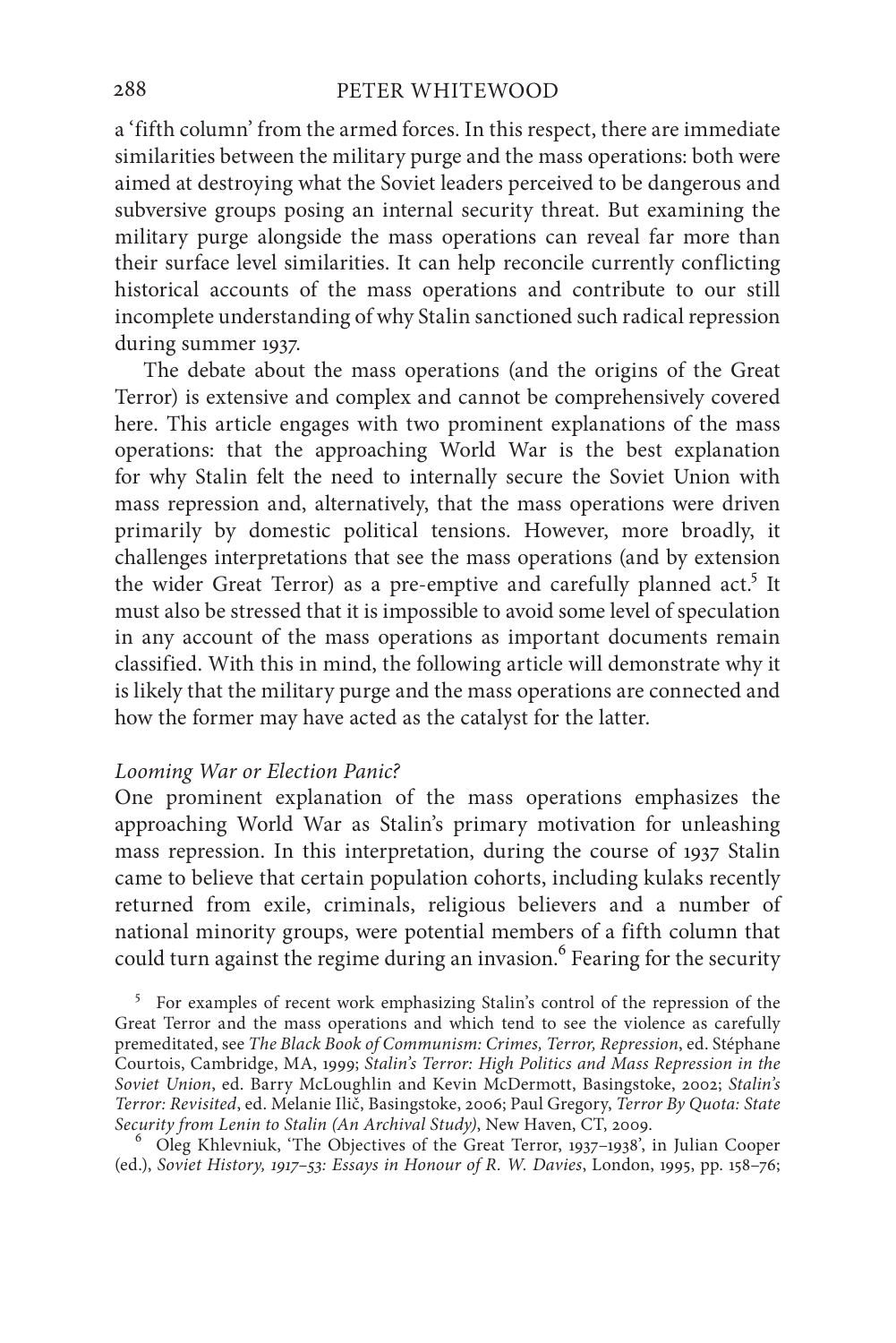of the Soviet Union at a time of future war, Stalin decided to launch a series of mass operations to neutralize this potential internal threat. The mass operations were thus a prophylactic response to a perceived danger from 'unreliable' population cohorts at a time of approaching conflict. They were carefully controlled and administered and brought to an end after they had accomplished their goal of destroying any 'dangerous' population bases. Accordingly, one historian has emphasized how the mass operations were representative of the Stalinist regime's high level of totalitarian control.7

Moreover, following the line that the threat of war sparked the mass operations, David Shearer and Paul Hagenloh have shown that they did not represent a drastic change in the style of repression deployed by the regime. There is continuity in the type of policing operations used by the Stalinist regime from the late twenties. Mass operations were deployed against different 'socially marginal' groups during the collectivization and dekulakization campaigns, and later in the mid-thirties against juveniles and criminals. Even though the use of mass operations came under fire in early 1937, and was even criticized by Nikolai Ezhov, the head of the NKVD, for being a too blunt instrument, $^8$  a few months later they were deployed once again; only this time on an even larger scale. In this respect, the use of mass operations during 1937–38 represented a return to already established policing practices. For Shearer and Hagenloh, the threat of war was the decisive factor in compelling Stalin to turn to them once again.<sup>9</sup>

By contrast, rather than point to the threat of war, another prominent interpretation of the mass operations has emphasized domestic factors as their primary cause. Arch Getty focuses on the structures and tensions within the Soviet political system and sees Stalin's decision to launch the mass operations as one revealing a lack of control, rather than representing the actions of an assured totalitarian regime.<sup>10</sup> Specifically, Getty argues

Khlevniuk, *Master of the House*. See also, Hiroaki Kuromiya, *Voices of the Dead: Stalin's Great Terror in the 1930s*, New Haven, CT, 2007, and 'Accounting for the Great Terror',

*Jahrbücher für Geschichte Osteuropas*, 53, 2005, 1, pp. 86–100. <sup>7</sup> See Khlevniuk, *Master of the House*, esp. pp. 201–02. <sup>8</sup> 'Materialy fevral´skogo-martovskogo plenuma TsK VKP(b) 1937 goda', *Voprosy istorii*,

<sup>9</sup> See David R. Shearer, 'Crime and Social Disorder in Stalin's Russia: A Reassessment of the Great Retreat and the Origins of the Mass Repression', *Cahiers du Monde russe*, 39, 1998, 1–2, pp. 119–48, and *Policing Stalin's Socialism: Repression and Social Order in the Soviet Union, 1924–1953*, New Haven, CT, 2009; Paul Hagenloh, 'Socially Harmful Elements and the Great Terror', in Sheila Fitzpatrick (ed.), *Stalinism: New Directions*, London, 2000, pp. 286–308, and *Stalin's Police*.<br><sup>10</sup> J. Arch Getty, "Excesses Are Not Permitted": Mass Terror and Stalinist Governance

in the Late 1930s', *Russian Review*, 61, 2002, 1, pp. 113–38 (pp. 115–16).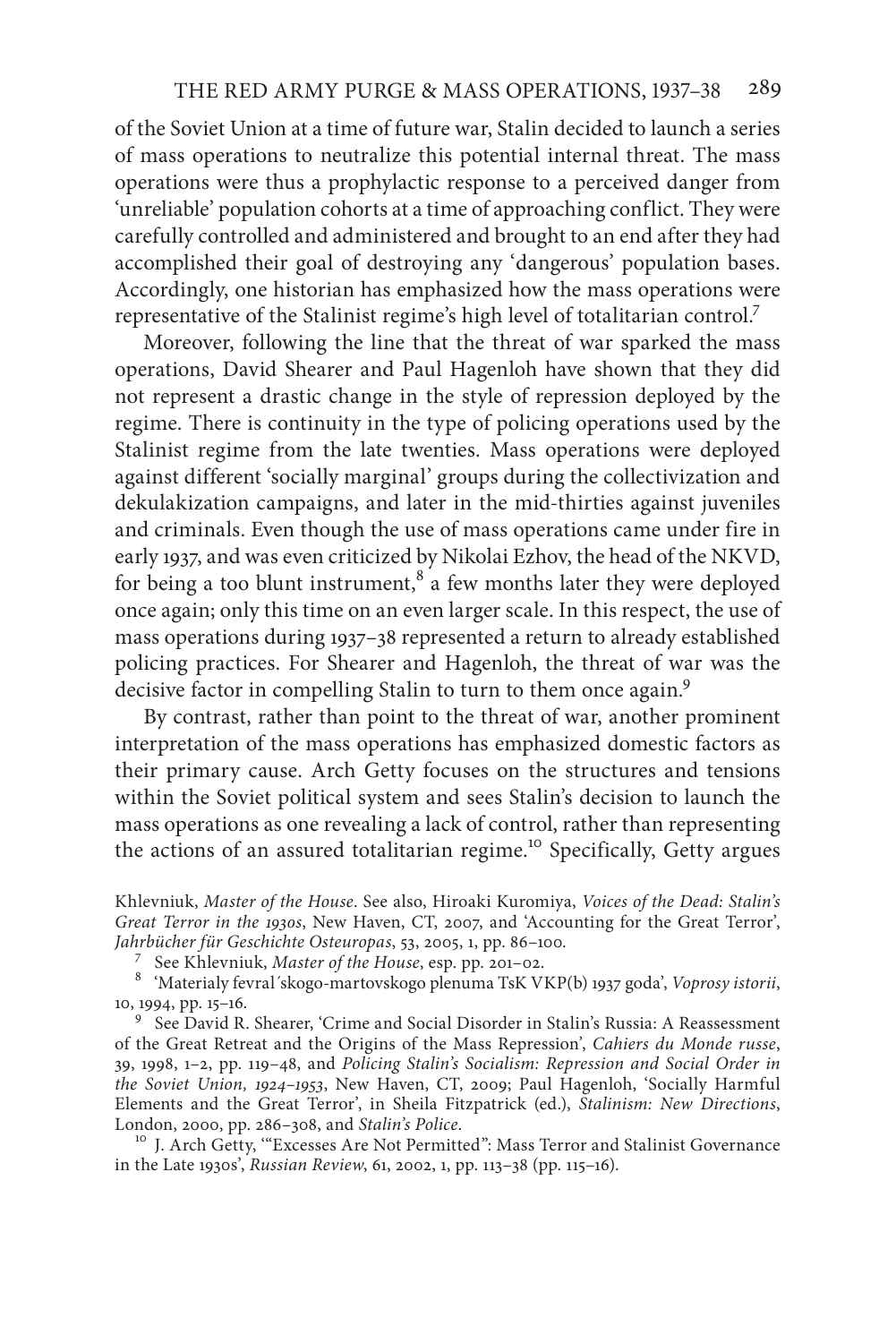that Stalin sanctioned the mass operations as a means to secure the support of local party leaders who had become increasingly concerned that they would lose their positions during forthcoming elections to the Supreme Soviet in 1937. This new legislative body was to be elected on an open franchise and local party bosses feared that they would lose out to various 'anti-Soviet elements' that had become increasingly active during the year. According to Getty, local party leaders eventually convinced Stalin of the danger posed by a large pool of 'anti-Soviet elements' in the summer of 1937 and he then sanctioned a campaign of mass repression against these internal 'enemies'. In contrast to the accounts of the mass operations that emphasize the looming war, Getty characterizes these as an irrational and chaotic strike against the Soviet population. The mass operations were neither long planned nor well prepared and were prompted by a sudden fear within upper party circles that 'anti-Soviet elements' would gain too great an influence during the elections to the Supreme Soviet, leading to a possible loss of control in the countryside.<sup>11</sup>

None of the above accounts, however, provide a definitive explanation of the mass operations. For instance, while it is certainly correct to highlight local party leaders' concerns about 'anti-Soviet elements' in the run-up to the Supreme Soviet elections, this does not entirely explain why Stalin launched mass repression against specific national minority groups. It is here the future threat of war seems the most likely explanation.<sup>12</sup> On the other hand, there are clear problems with the argument that the threat of war sparked the mass operations. When the kulak operation began at the end of July 1937, the Soviet Union was not facing any immediate foreign threat. Japan invaded China during the same month, marking the start of the Sino-Japanese War, but this was not a pressing danger to the Soviet Union. The Japanese armed forces were now entangled in China, removing one potential military threat to the Soviet Union for the time being. In this sense, if the threat of war really was the primary catalyst of the mass operations, the timing is not adequately explained. Why did Stalin turn to mass repression in summer 1937 and not earlier or later in the year? As

<sup>11</sup> See J. Arch Getty, *The Road to Terror: Stalin and the Self-Destruction of the Bolsheviks, 1932–1939*, New Haven, CT, 1999, pp. 444–90; Getty, '"Excesses Are Not Permitted"', pp. 117, 127. For another account of the mass operations which downplays the threat of war, see Marc Junge and Rolf Binner, *Kak terror stal bol´shim: sekretnyi prikaz no. 00447 i tekhnologiia ego ispolneniia,* Moscow, 2003. Junge and Binner argued that the mass arrests and executions of marginal groups during 1937–38 represented the Stalinist regime's attempt at social engineering.

<sup>12</sup> Shearer emphasizes this point, see *Policing Stalin's Socialism*, p. 298.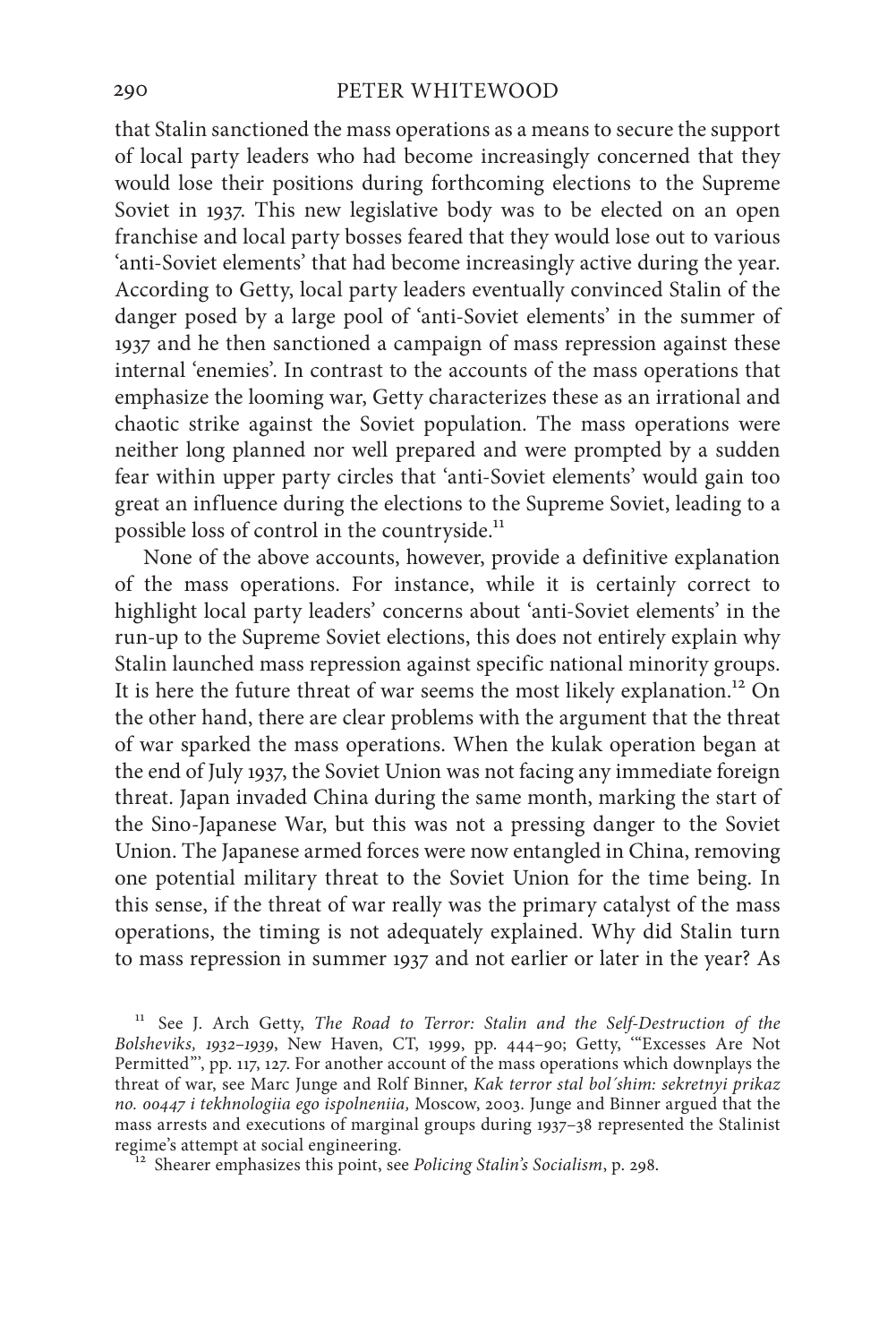stressed by Getty, why did Stalin not deploy the mass operations during 1938 in response to international events posing a far greater security threat to the Soviet Union, such as Hitler's annexation of Austria?<sup>13</sup>

It is here that examining the mass operations in the context of the military purge can provide further answers and help reconcile conflicting accounts. The significance of the military purge is in the high level of damage that Stalin caused his armed forces, but also in how he completely misperceived the danger. The discovery of the 'military-fascist plot', which formed a central justification for the military purge, had almost no basis in reality. There was no 'fifth column' and no conspiracy in the high command, but the Red Army was purged anyway. As detailed below, there is much to suggest that Stalin truly believed that this action was unavoidable based on the 'evidence' he received during the first half of 1937 concerning an apparent spy infiltration of the Red Army. And in the same sense, in order to explain the mass operations, it is necessary to try and understand how the Soviet leadership could radically misperceive threats and how this could lead to cycles of mass repression. The misperceived 'fifth column' in the Red Army 'discovered' in summer 1937 was regarded as an extremely serious problem by the regime and one requiring a swift and decisive response. But it is not out of the question that the 'exposure' of the 'military-fascist plot' acted to shock Stalin into finally taking radical action against already identified 'suspicious' population groups, providing the trigger for the mass operations. It may have been the 'exposure' of the 'military-fascist plot' that finally compelled Stalin to order the repression of former kulaks and 'anti-Soviet elements' that had been the object of so much concern from local party bosses in the first half of 1937 and against national minorities over the coming months. In this respect, like the military purge, it is entirely possible that the decision to launch the mass operations was similarly taken at the last minute, lacked adequate preparation and may have been born of panic. If the military purge did act as the trigger, the mass operations were launched primarily in response to a misperceived threat, and one shaped by both domestic political tensions and the regime's perception of the external foreign threat.

<sup>&</sup>lt;sup>13</sup> Getty emphasizes this point in 'Pre-election Fever: The Origins of the 1937 Mass Operations', in James Harris (ed.), *The Anatomy of Terror: Political Violence under Stalin*, Oxford, 2013, pp. 216–35 (p. 218). As Getty notes, from the chronology of international events, these only threatened the Soviet Union when the mass operations were on the wane in 1938.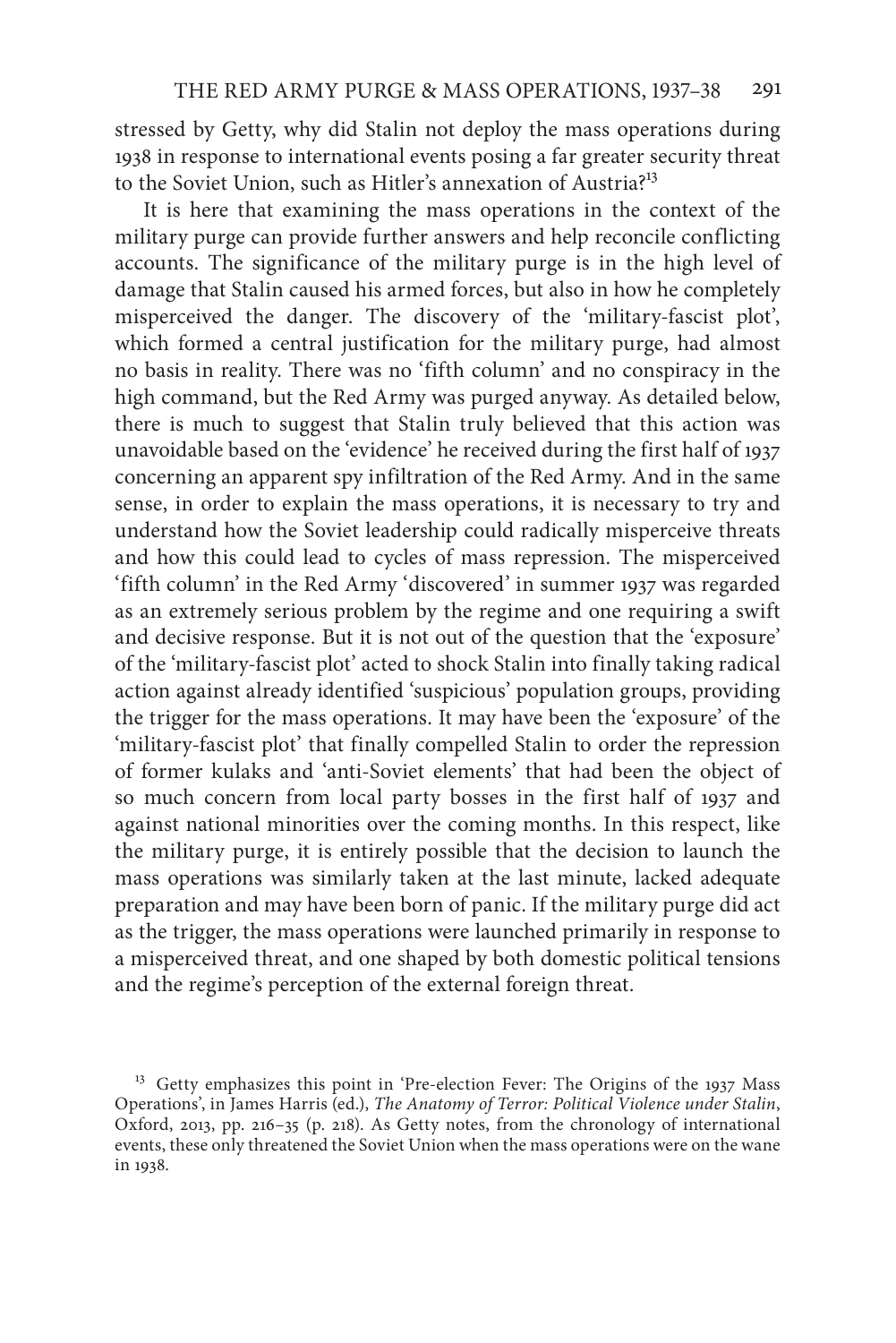#### *A 'Fifth Column' in the Red Army and the Military Purge*

The most common explanation of the military purge continues to emphasize that Stalin wanted to further consolidate his power over the Red Army and that he viewed Marshal Mikhail Tukhachevskii and several other senior officers as potential challengers. Those who support this view have argued that Stalin and the NKVD subsequently, and knowingly, had the group arrested on fabricated charges of participation in a military conspiracy. The officers, including Tukhachevskii, Ieronim Uborevich, Iona Iakir, Boris Fel´dman, Avgust Kork, Robert Eideman, Vitalii Primakov and Vitovt Putna, were then put on trial on 11 June. All were found guilty of being leading members of a so-called 'military-fascist plot' and immediately executed. Stalin then ordered a massive purge of the armed forces to complete this consolidation of power.<sup>14</sup> Since the opening of the Russian archives, however, it has been possible to examine the military purge in greater detail and it has been made clear that this was much more than a simple consolidation of power from above. Roger Reese, for instance, showed how routine purges carried out by army party organizations before the Great Terror established a practice of internal purging which helped drive the political violence between 1937-38.<sup>15</sup> The military purge had a more complex internal dynamic than is suggested by the common label of the 'Tukhachevskii Affair'. However, while we now have a better understanding of the dynamic behind the military purge, explanations of why Stalin sanctioned it in June 1937 are less developed.<sup>16</sup> This article will argue that the decision was driven above all by a misperception that the Red Army posed a serious threat to the regime. During mid 1937 the Soviet leaders came to believe that a fifth column of

<sup>15</sup> Roger Reese, 'The Red Army and the Great Purges', in Arch Getty and Roberta T. Manning (eds), *Stalinist Terror: New Perspectives*, Cambridge, 1993, pp. 198-214.

<sup>16</sup> Sergei Minakov is one of the few historians who have put forward an alternative explanation of the military purge moving beyond the established version focusing on Stalin's desire for more power. According to Minakov, there was a genuine conspiracy within the Tukhachevskii group to unseat Kliment Voroshilov as head of the Red Army and the military purge was the regime's response. This argument, however, does not account for why the military purge reached such a large scale beyond the small group of supposedly traitorous officers and the work suffers from circumstantial evidence. See *1937. zagovor byl!*, Moscow, 2010.

<sup>14</sup> See John Erickson, *The Soviet High Command: A Military-Political History, 1918–1941*, London, 1962; Conquest, *The Great Terror*. For more recent arguments that Stalin was motivated to purge the Red Army through a desire for subservient officers, see Iuliia Kantor, *Zakliataia druzhba: sekretnoe sotrudnichestvo SSSR i Germanii v 1920–1930-e gody*, St Petersburg, 2009; Nikolai Cherushev, *1937 god, byl li zagovor voennykh?*, Moscow, 2007;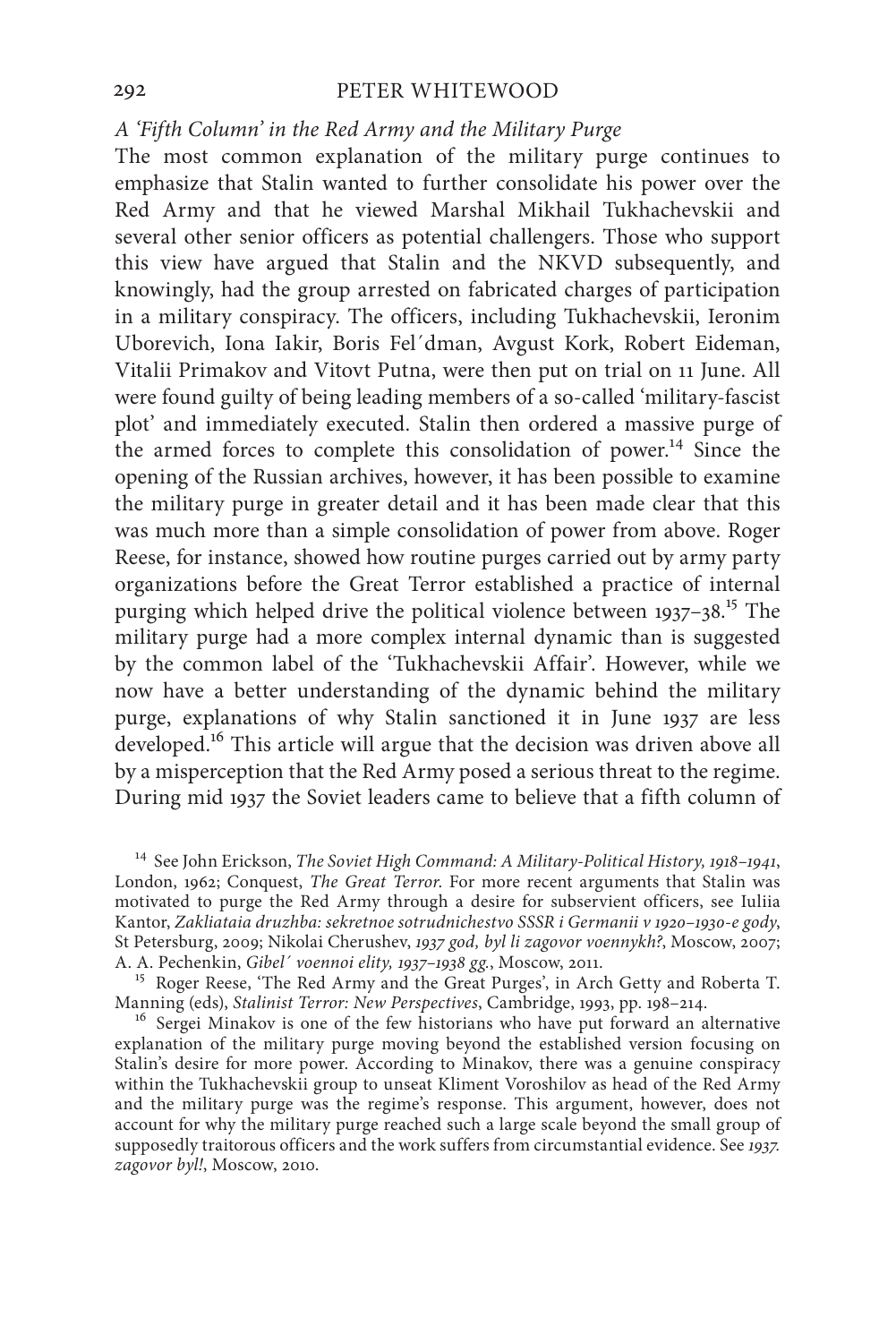foreign-backed 'enemies' had infiltrated the army. The military purge was launched to destroy this internal danger. In this respect, rather than being one part of a carefully orchestrated plan to further increase Stalin's control over the state, the purge of the Red Army was reactive, it was in response to a misperceived threat from foreign agents, and the decision to sanction such an attack on the institution most important for the regime's defence was probably made at the last moment.

The concern held by the regime that foreign agents would attempt to infiltrate the Red Army dates back to its formation in early 1918. Once the Bolsheviks had created their armed forces, this generated a whole host of new security concerns, one of which was the potential danger of infiltration by spies. Military intelligence was of high value for all countries during the interwar period and it needed to be safeguarded. Thus, over the next two decades, the political police kept the Red Army under close observation and frequently 'exposed' foreign agents and various spy rings apparently hidden in the ranks. These arrests never achieved a large-scale until 1937 and neither were they all genuine.<sup>17</sup> Officers and soldiers who had relatives abroad could quite easily be arrested under the label 'foreign agent'. Troops stationed in the border regions, in particular, were believed to be under greater risk of infiltration. Nevertheless, regardless of the actual truth behind the arrests, the impression that hostile governments were actively undermining the Red Army was sustained over the twenties and thirties, and the danger from foreign agents remained a persistent low-level issue.

In early 1937, however, there are clear indications that foreign espionage and sabotage were beginning to be seen as the most dangerous threats to the Red Army. This eclipsed the already recognized threat posed by former Trotskyists serving in the ranks, who, since the murder of Sergei Kirov, had been regarded as the chief internal security threat to the military. Indeed, during summer and autumn 1936, the Red Army had faced increasing scrutiny from the NKVD after several serving middle-rank former Trotskyist officers were connected to the group of former political oppositionists sentenced to execution following the first Moscow show trial, having been found guilty of serious counterrevolutionary state crimes, including Kirov's murder.<sup>18</sup> Subsequently, and following his appointment

 $17$  See a Military Procracy report detailing the low incidence of alleged foreign agents in the Red Army in 1927, in Rossiiskii gosudarstvennyi voennyi arkhiv (hereafter, RGVA), f. 4, op. 14, d. 70, l. 1. An increase in the number of spies 'exposed' in the Red Army was recorded by the OGPU in 1933, see RGVA, f. 9, op. 29, d. 178, ll. 2–10. <sup>18</sup> For detail on these incriminations, see Cherushev, *1937 god*, pp. 96, 101; *Lubianka:* 

*Stalin i VChK-GPU-OGPU-NKVD, ianvar´ 1922 – dekabr´ 193*6, ed. Khaustov et al.,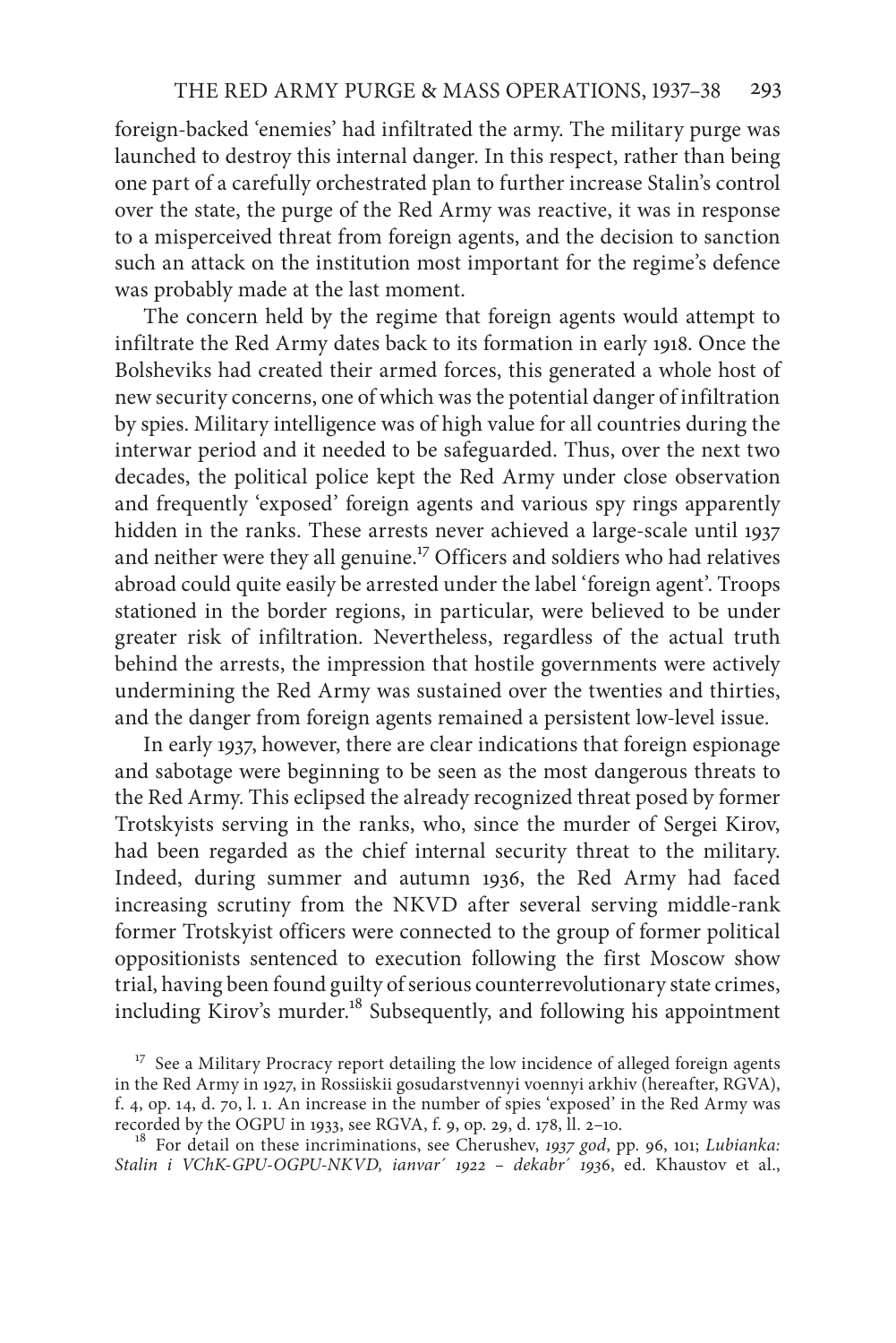as head of the NKVD in September 1936, Ezhov put the Red Army under pressure to try and flush out the remaining Trotskyist 'enemies' he was convinced were still unexposed in the ranks.19 The number of arrests in the military for 'Trotskyist counterrevolution' soon began to climb throughout the second half of 1936 as more 'enemies' were steadily 'discovered'.20 The Red Army, in this sense, could not avoid being drawn into the increasing political repression throughout 1936. Domestic tensions were reflected in the military as much as they were in other Soviet institutions.

But during the first few months of 1937 the focus of the NKVD's investigation into the Red Army began to shift further towards uncovering foreign agents. It is difficult to pinpoint the underlying causes of this shift for certain, but the worsening international situation during the mid thirties no doubt played an important role. Notably, the signing of the anti-Comintern pact between Germany and Japan in November 1936 sent a clear and hostile message to the Soviet Union. This stronger emphasis on the threat from foreign agents was particularly visible during the second Moscow show trial in January 1937, which provided the background to the shift in the direction of the NKVD's investigation into the Red Army. Indeed, the charges against this second group of former political oppositionists at the January show trial claimed that they were not just Trotskyist counterrevolutionaries but were apparently working on the direct orders of foreign governments.<sup>21</sup> The NKVD was also trying to make wider connections between domestic 'Trotskyist counterrevolutionaries' and foreign governments at this very time. This can be seen in an NKVD directive published on 14 February 1937 which drew attention to the 'terrorist, diversionary and spy activity' of German Trotskyists, supposedly on the orders of the Gestapo.<sup>22</sup> In general terms, the perceived threat from hostile governments, and particularly from fascist regimes, loomed much larger in early 1937.

Moscow, 2003**,** pp. 764–65. The officers linked to the former political oppositionists on trial were Vitovt Putna, Vitalii Primakov, Dmitri Shmidt, Sergei Mrachkovskii, M. Ziuk, S. A. Turovskii and B. I. Kuzmichev. Mrachkovskii was not only linked to the former

<sup>19</sup> For Ezhov's suspicions of unexposed Trotskyist counterrevolutionaries in the military in September and December 1936, see documents printed in Marc Jansen and<br>Nikita Petrov, 'Stalinskii pitomets' - Nikolai Ezhov, Moscow, 2008, pp. 251, 269.

<sup>20</sup> RGVA, f. 37837, op. 21, d. 107, l. 14.<br><sup>21</sup> Report of Court Proceedings in the Case of the Anti-Soviet Trotskyite Centre, Moscow,

1937.<br><sup>22</sup> N. Okhotin and A. Roginskii, 'Iz istorii "nemetskoi operatsii" NKVD 1937–1938 gg.', in Shcherbakova (ed.), *Nakazannyi narod***,** pp. 35–75 (p. 40).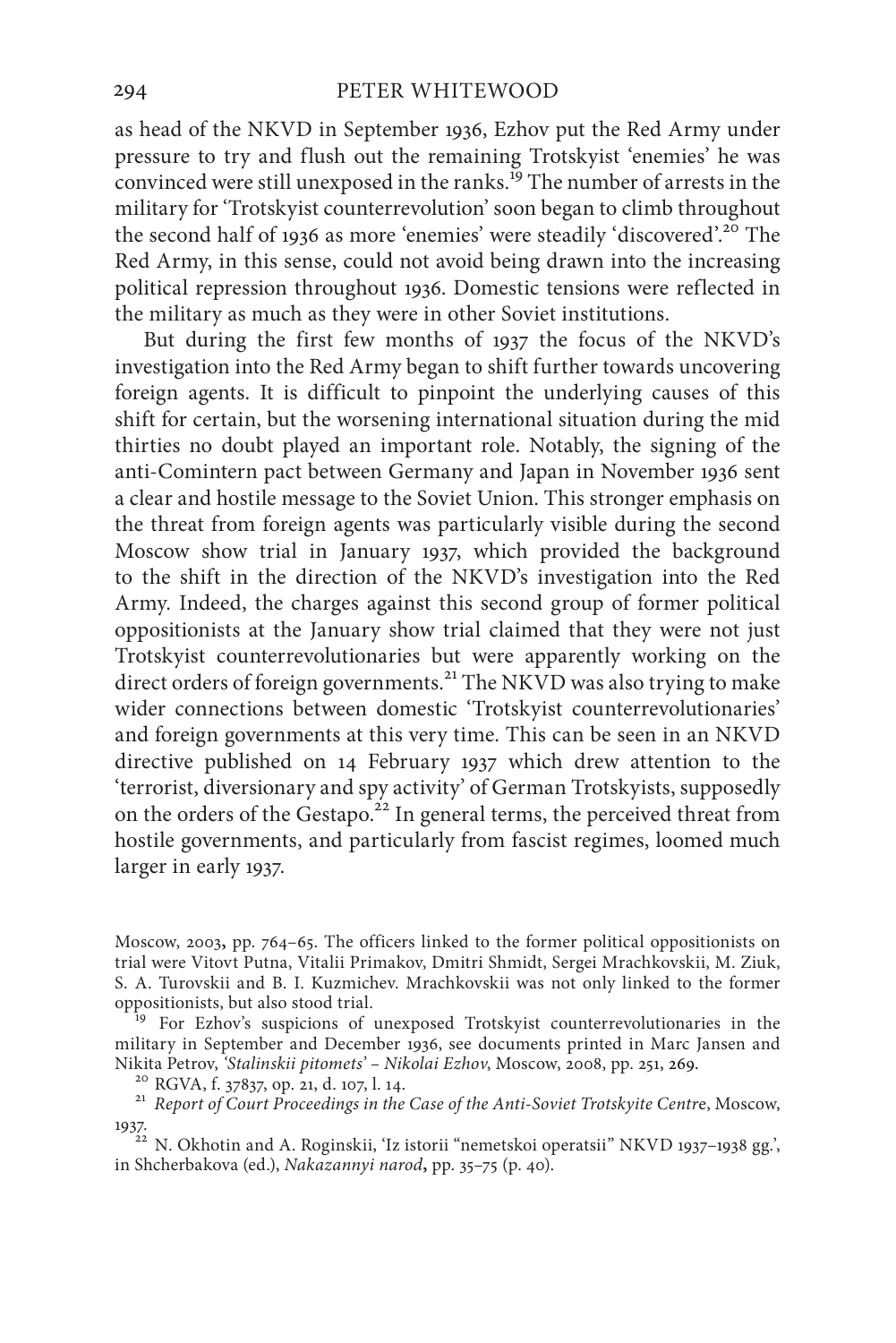This shift in the parameters of the political repression within the Communist Party appears to have shaped the concurrent repression within the Red Army. For example, as the second show trial was underway, several foreign agents and spy rings were 'exposed' in the military.<sup>23</sup> In one case from the end of January, Ezhov sent a note to the head of the Red Army, Kliment Voroshilov, concerning an ongoing investigation into a Trotskyist group detained since November 1936 and which included several officers. In January, Ezhov now reported that it had been 'fully established' that one was a German spy.24 It seems that Ezhov had added a new charge of espionage against what had been previously identified as a straightforward Trotskyist group.<sup>25</sup>

That the perceived espionage threat to the military was becoming more pronounced can also be seen in the steady stream of reports and rumours filtering into the Soviet Union during early 1937 suggesting that certain members of the high command were disloyal and secretly connected to the German government. For example, in January, *Pravda*'s Berlin correspondent contacted his editor, Lev Mekhlis, concerning a supposed secret connection between the Red Army elite and the Nazis. Tukhachevskii was singled out for particular suspicion. During the same month, Artur Artuzov, the former head of the foreign department of the NKVD, contacted Ezhov about 'wrecking' that had also, apparently, been carried out by Tukhachevskii.<sup>26</sup> Finally in March 1937, according to NKVD information, the French Minister for War, Édouard Daladier, had supposedly spoken to the Soviet ambassador about a possible Germansponsored coup in the Soviet Union making use of members of the Red Army high command hostile to Stalin. Apparently, following a military coup, a new Soviet government would then ally with Germany against France.<sup>27</sup> Of course, it is entirely possible that the German government was purposely spreading rumours about disloyalty in the Red Army as a means of undermining Stalin's trust in his own military. Disinformation was widely practised throughout the interwar period.<sup>28'</sup>It is also unclear

<sup>23</sup> RGVA, f. 37837, op. 21, d. 99, l. 16; f. 33987, op. 3, d. 851, ll. 39–40, 134.<br><sup>24</sup> Ibid., l. 50.<br><sup>25</sup> March 1937 had also seen a significant increase in the number of counterrevolutionaries 'discovered' in the Leningrad Military District, including foreign agents. See V. S. Mil´bakh, A. M. Grigorian and A. N. Chernavskii, *Politicheskie repressii komandnonachal´stvuiushchego sostava, 1937–1938: Leningradskii voennyi okrug*, St Petersburg, 2013, pp. 82–83. <sup>26</sup> 'M. N. Tukhachevskii i "voenno-fashistskii zagovor"', *Voenno-istoricheskii arkhiv*, 1,

1997, pp. 149–255 (p. 255).

<sup>27</sup> *Reabilitatsiia: kak eto bylo*, ed. A. Artizov et al., 3 vols, Moscow, 2000–04, 2, p. 601.<br><sup>28</sup> For more on possible German disinformation attempts, see 'M. N. Tukhachevskii i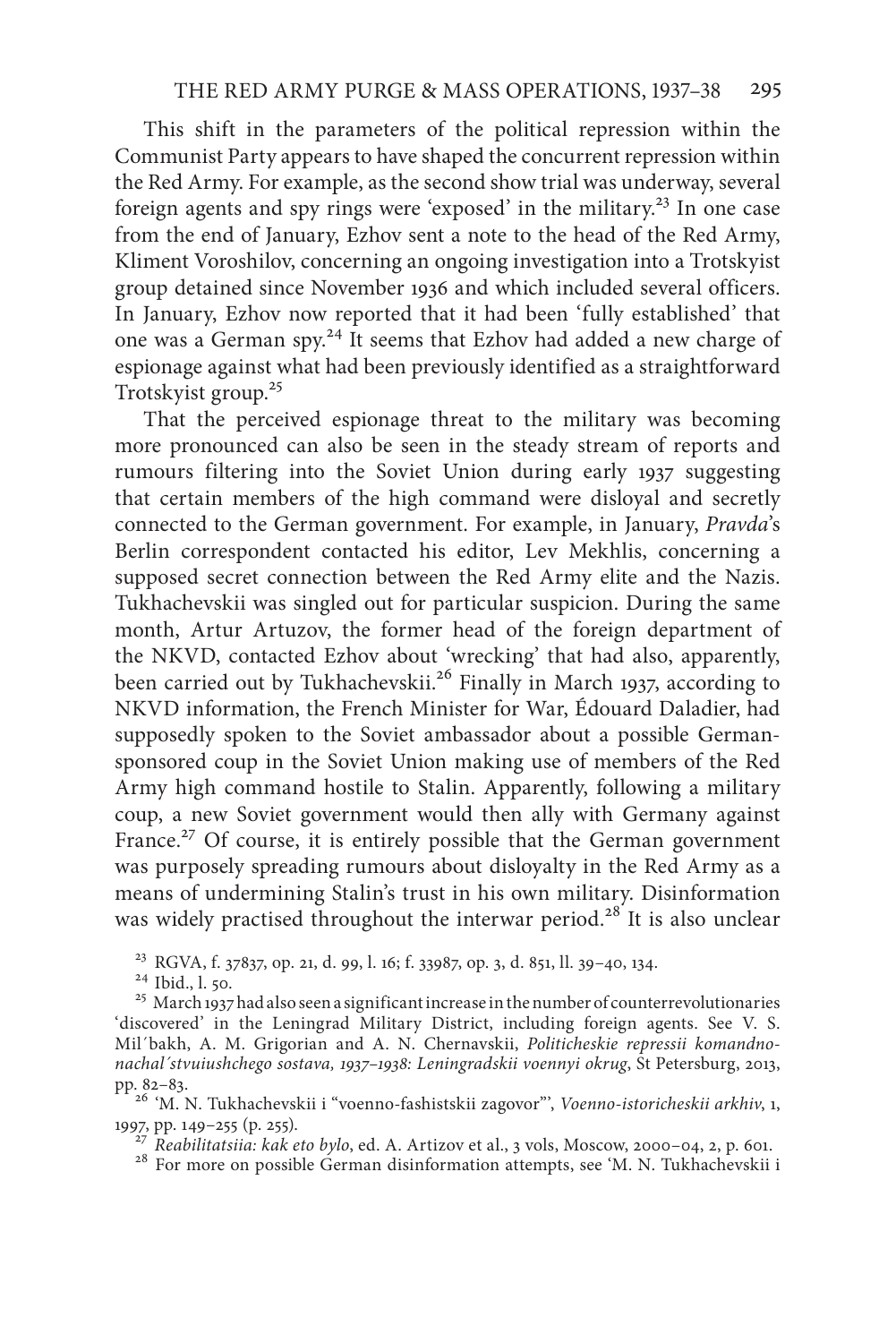how seriously the NKVD took these rumours about disloyalty in the army. But even so, within what the regime took to be a worsening international climate, it would be unusual if the NKVD did not increase their attention on the high command, even just as a precaution.

At the same time as these rumours filtered into the Soviet Union, senior members of the military elite began to talk more openly about the dangers posed to the Red Army by foreign agents. In a speech given to an audience of military party members on 13 March 1937, Ian Gamarnik, the head of the Political Administration of the Red Army (PUR), was frank about the extent to which the military had been infiltrated by spies: 'Comrades, the Japanese-German Trotskyist agents, spies and wreckers are in a full range of our army organization, in the staffs, the institutions, the academies, the military-training institutions.'29 And a week later, in a speech in Leningrad on 20 March, Gamarnik returned to this theme and spoke again about the espionage threat:

There is no capitalist country that would not practise espionage, wrecking and counterintelligence work in another capitalist country. These are the laws of capitalism […]. And it is quite natural and understandable that if one capitalist country is sending agents and spies to another capitalist country, it would be incomprehensible, strange, foolish, it would be naive, if we did not think that each capitalist country is attempting to get agents, spies inside our country, it would be naive to think that each capitalist country does not have its own agents and spies inside our country.<sup>30</sup>

In reference to the Red Army specifically, Gamarnik added:

The evidence of wrecking and espionage is not small […]. We know that Trotskii gave a direct order to his agents from abroad to create a Trotskyist terrorist cell in the Workers' and Peasants' Red Army, and Hitler and Trotskii gave an order to organize subversive cells in the Workers' and Peasants' Red Army in peace time, which prepared the defeat of the RKKA in the future approaching war.

Gamarnik noted that the People's Commissariat of Defence was required to report to the Central Committee about this issue within one month.<sup>31</sup>

<sup>&</sup>quot;voenno-fashistskii zagovor"', *Voenno-istoricheskii arkhiv*, 2, 1998, pp. 3–123 (pp. 15–20).<br><sup>29</sup> RGVA, f. 9, op. 29, d. 319, l. 2.<br><sup>30</sup> Ibid., ll. 73–74.<br><sup>31</sup> Ibid., ll. 75, 84.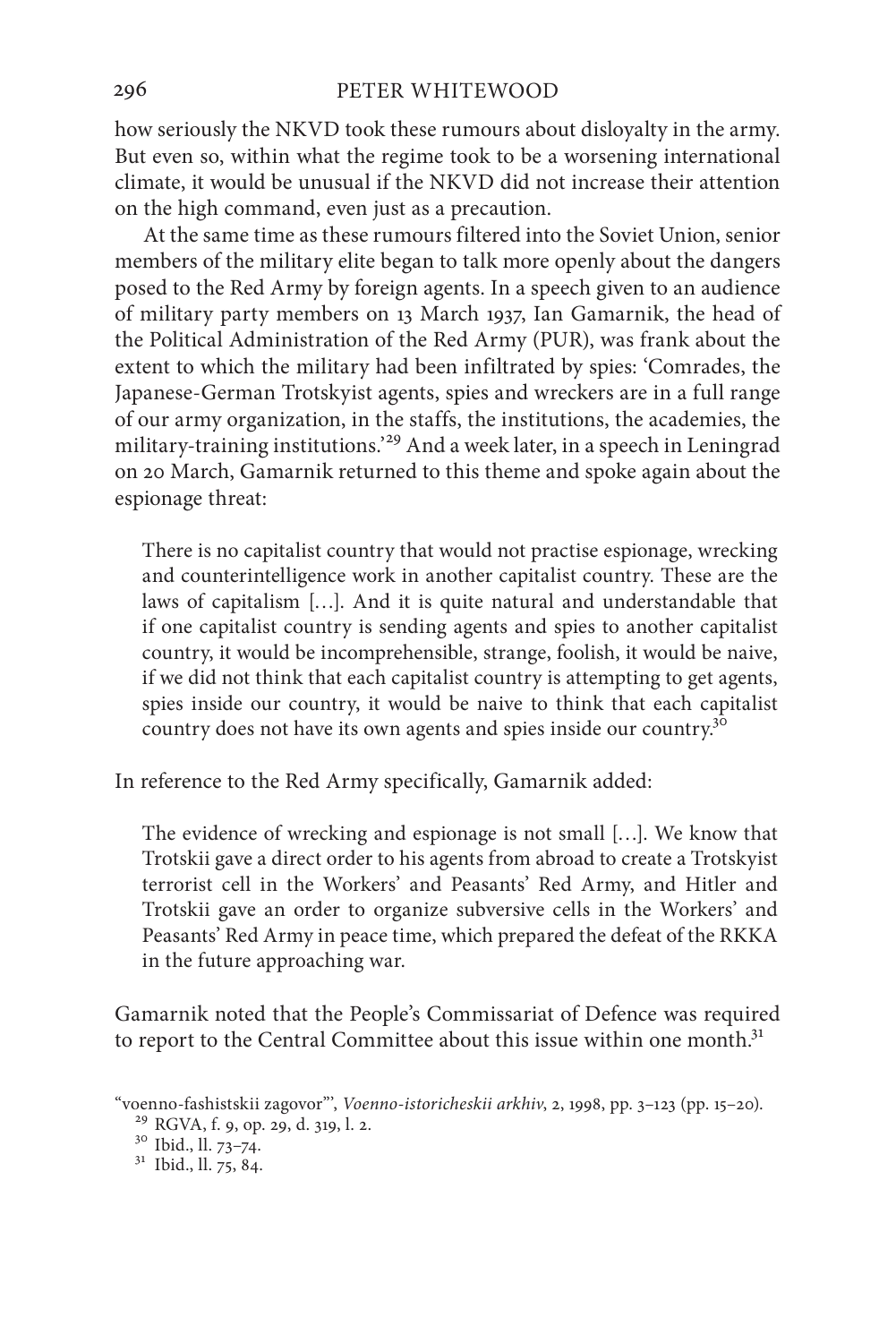Gamarnik's comments about the espionage threat can be set alongside those of other senior military figures. During the same meeting of military party members on 13 March, for instance, Voroshilov mentioned the destruction of military machinery and transport that had led to several deaths. He claimed that Japanese agents were to blame. Voroshilov also pointed to the large number of accidents recorded in the military, apparently also caused by 'enemies', and he wanted each incident carefully investigated. At the same meeting, the commander of the Moscow Military District, Ivan Belov, argued that the Red Army was an 'attractive object for all counter-intelligence agents' and claimed that there was an unexposed 'nest' of enemy officers in the ranks. Notably, Voroshilov used this meeting to call for a stronger internal scrutiny of the army to expose any hidden 'enemies', remarking that the Red Army should be 'utterly and completely clean'.32

During this same March meeting several of the speakers raised the problem of the poor security of secret documents, again suggesting that the espionage threat was becoming a priority for the military elite. Gamarnik criticized what he regarded as loose talk about the contents of secret files and complained that documents were being left in public.<sup>33</sup> The Chief of the General Staff, Aleksandr Egorov, pointed to the disappearance of 'a colossal number of critical documents' and criticized the army for its complacency.34 Another officer, B. I. Bazenkov, remarked: 'There is not a month when in any department of the NKO [People's Commissariat of Defence] some kind of secret document is not lost.'35 The Red Army had always struggled with the security of its secret documents, but with increasing attention now being given to foreign agents in early 1937 further preventative measures were needed.<sup>36</sup> As such, just days before this March meeting, Gamarnik had signed a secret order concerning 'enemies' supposedly working in the clerical and technical offices in a

 $^{32}$  Rossiiskii gosudarstvennyi arkhiv sotsial´no-politicheskoi istorii (hereafter, RGAPSI), f. 74, op. 2, d. 117, ll. 51, 58, 485.

<sup>33</sup> RGVA, f. 9, op. 29, d. 319, l. 6.<br><sup>34</sup> RGVA, f. 4, op. 14, d. 1820, l. 170.<br><sup>35</sup> Ibid., l. 247.

<sup>36</sup> On document security in the Red Army, see Aleksandr Zdanovich, *Organy gosudarstvennoi bezopasnosti i krasnaia armiia*, Moscow, 2008, pp. 483–524. One story of a serious intelligence leak comes from the account of Polish intelligence agent from November 1936. According to this agent, a group of Red Army men illegally copied the mobilization plan for the Western Border regions and the most senior of the group then fled to Poland. The mobilization plan later apparently surfaced in the British press. See, *Sovetsko-pol´skie otnosheniia v politicheskikh usloviiakh Evropi 30-kh godov XX stoletiia*, ed. E. Durachinski and A. N. Sakharov, Moscow, 2001, pp. 67–68.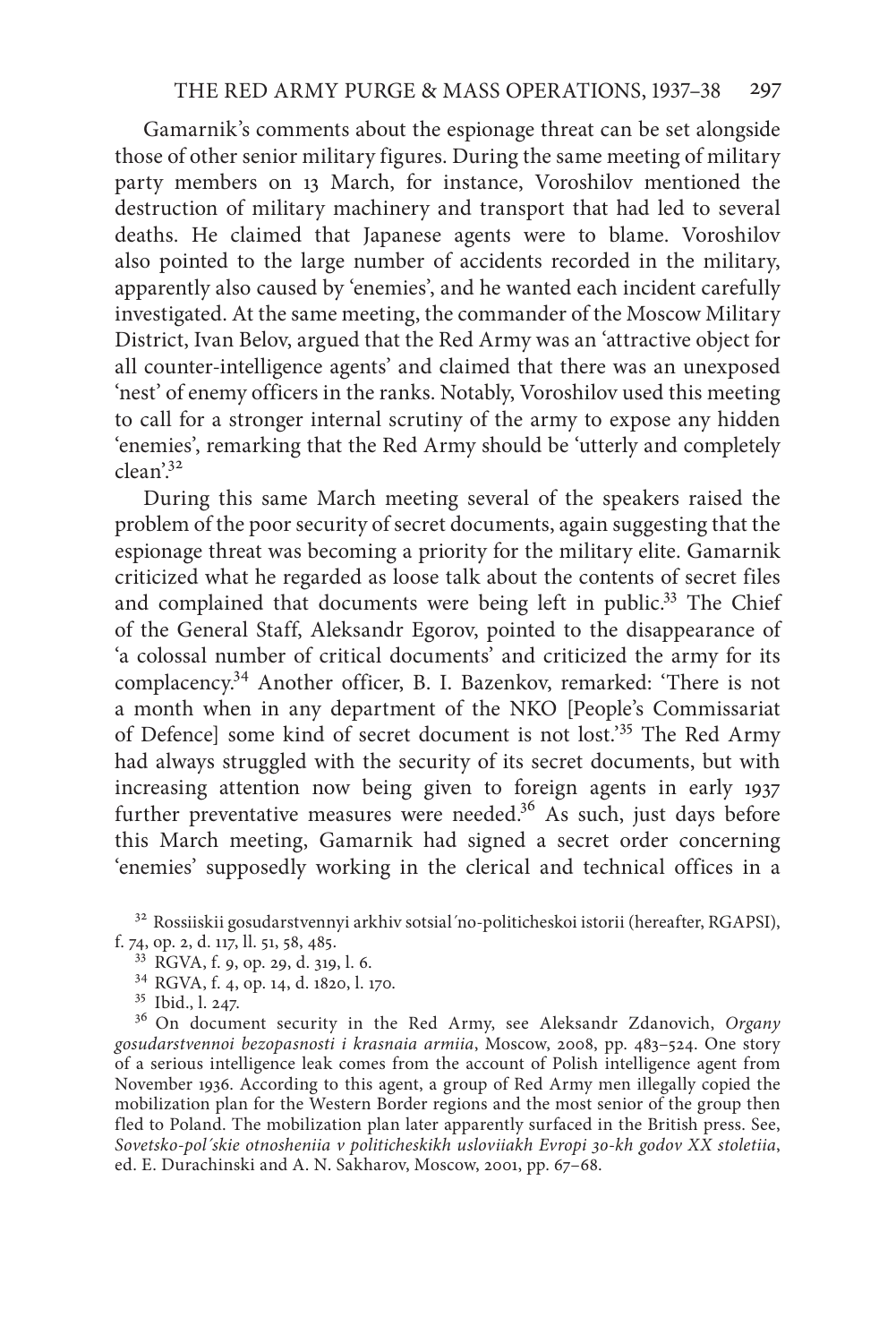range of army staffs and institutions. 'Enemies' were apparently handling secret documents and this was going unchecked by the NKVD. Gamarnik ordered that all technical and clerical staff needed to be checked within a one-month period and those exposed as untrustworthy discharged from the army.37 Later on 20 March, Voroshilov also published an order concerning document security. This recounted an episode when a secret military document had been left in a drawer in one of the rooms of the National Hotel a month before on 3 February. An investigation had found that Pavel Dybenko, the commander of Volga Military District, was responsible and he later received a reprimand. Voroshilov ordered a review of how documents were stored and noted that the case was not an isolated incident.38

Clearer indications that the Red Army was in the grip of a growing spy scare can be seen just one month later. On 21 April, Iakov Alksnis, the head of the air force, sent Voroshilov a report on proposed measures to prevent wrecking and espionage in his organization. The following day a similar report was sent by Vladimir Orlov, the head of the Red Navy. The latter noted that the search for wreckers and spies was underway in the navy, already resulting in forty-three discharges.39 It is almost certain that Voroshilov had requested these reports, indicating that the threat from hidden wreckers and foreign agents in the Red Army was moving up his agenda. He was laying the groundwork for serious countermeasures to be taken against infiltrated 'foreign agents'.

It was within this atmosphere of an increasing spy scare in the military that the first directly incriminating 'evidence' emerged against Tukhachevskii and the other senior officers who would later be put on trial and executed for their supposed leadership of the 'military-fascist plot'. The first piece of 'evidence' came in late April from the confessions of a small number of arrested NKVD officers: M. I. Gai, G. E. Prokofiev and Z. I. Volovich. All had been allies of Genrikh Iagoda, the former head of the NKVD, and were arrested as part of a purge of the political police undertaken by Ezhov when he took over as leader. The testimony from the NKVD men claimed that Tukhachevskii and the other senior officers were linked with the now disgraced former NKVD chief Iagoda and that they had planned a coup and carried out espionage.<sup>40</sup> And the case against the Tukhachevskii group was quickly assembled soon after with additional

<sup>37</sup> RGVA, f. 4, op. 15, d. 12, l. 16. <sup>38</sup> Ibid., l. 28. <sup>39</sup> RGVA, f. 33987, op. 3, d. 965, ll. 88–101. <sup>40</sup> *Reabilitatsiia: kak eto bylo***,** ed. Artizov et al., 2, p. 602.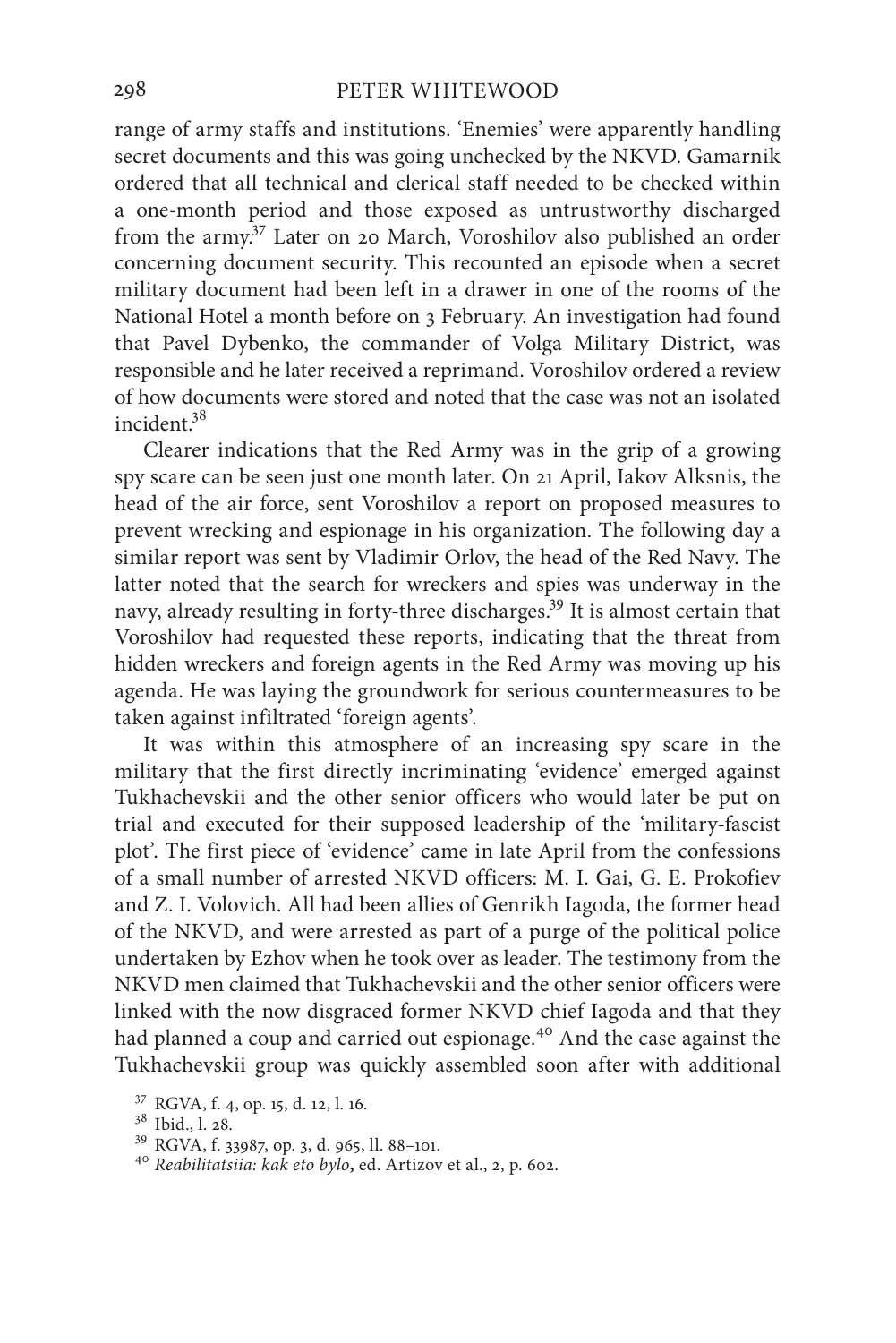supporting 'evidence'. Between 8 and 10 May a brigade commander, M. Ie. Medvedev, who had already been arrested for supposed membership of a 'counterrevolutionary group', provided more material. Medvedev similarly claimed that Tukhachevskii and the other senior officers were leading members of a conspiratorial military organization.<sup>41</sup>

Importantly, the 'evidence' incriminating Tukhachevskii and the other senior officers given by the arrested NKVD officers and Medvedev was undoubtedly obtained using forced confessions and it is not out of the question that Ezhov was looking to expose some kind of 'military plot' in the early months of 1937. Indeed, an NKVD directive published on 2 April (before the incriminating 'evidence' against the Tukhachevskii group was obtained) had already warned about the dangers to the army from foreign intelligence. This noted that German espionage had increased in the Soviet Union and that the infiltration of the Red Army was a key goal of German agents, alongside creating subversive cells in industry and preparing acts of terrorism.42 With a spy scare growing in the Red Army during this time, alongside persistent rumours from abroad purporting a secret link between the high command and the Nazis, Ezhov may well have pushed harder in trying to find any connection between military figures and 'foreign agents'. If so, he got the 'evidence' he wanted from the arrested NKVD officers and Medvedev. Moreover, the direction of the NKVD's efforts will also have been influenced by Stalin's speech to the February-March Plenum, given just one month before. Here he stressed the dangers of sabotage and espionage carried out by foreign fascist 'enemies' and domestic Trotskyists and highlighted the continued threat posed by the capitalist encirclement of the Soviet Union.<sup>43</sup>

Consequently, as the perceived spy threat to the Red Army and rumours about its unreliability steadily gained more prominence during March and April, it is likely that the NKVD started to pay it even more attention. This left the high command in a very vulnerable position. All the members of the military elite, including the soon to be arrested Tukhachevskii group, had spent time in Germany training with the Reichswehr in the twenties and early thirties. Connections and friendships had been established at that time.44 But these past associations would look highly suspicious in

 $^{41}$ 'Delo o tak nazyvaemoi "antisovetskoi trotskistskoi voennoi organizatsii" v krasnoi armii', Izvestiia TsK, 4, 1989, pp. 42–73 (p. 47).

<sup>&</sup>lt;sup>42</sup> Okhotin and Roginskii, 'Iz istorii "nemtskoi operatsii"', p. 41.<br><sup>43</sup> 'Materialy fevral´sko-martovskogo plenuma TsK VKP(b) 1937 goda', *Voprosy istorii*,<br>3, 1995, pp. 3–10.

<sup>&</sup>lt;sup>44</sup> Under interrogation in September 1946, the German military attaché General-Major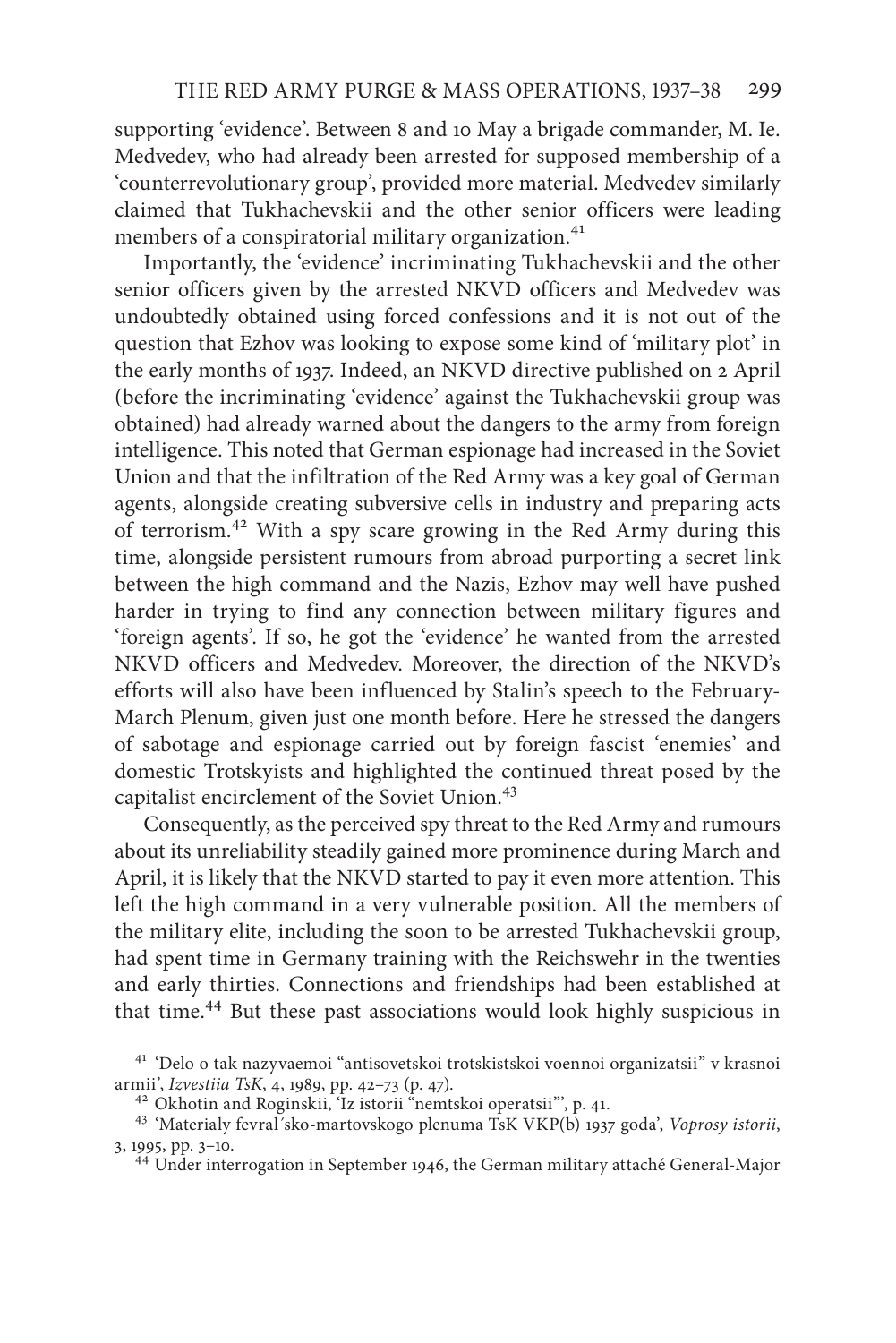1937. As such, it is the underlying spy scare in the military, which grew throughout the early months of 1937, that is the most likely factor behind the timing of when the incriminating testimony against Tukhachevskii and the other senior officers first appeared, beginning with the 'evidence' extracted from the arrested NKVD men at the end of April.

The growing spy scare in the Red Army soon came to a head on 10 May when Voroshilov sent a long report to Stalin and Viacheslav Molotov entitled, 'Measures for the exposure and the prevention of wrecking and espionage in the RKKA'. In this report Voroshilov detailed the serious infiltration now facing the Red Army:

The wrecking and espionage activity of the Japanese-German-Trotskyist agents has touched [*zadela*] the Red Army. Acting on the instructions of intelligence agents of the imperialist states, the malicious enemies of the nation — the Trotskyists and Zinovievites — have penetrated their vile designs into the Red Army and have already managed to inflict considerable damage in various domains of military construction.

Voroshilov proposed a series of measures to combat this infiltration of foreign-backed enemies. Alongside calling for a general increase in levels of 'vigilance', he wanted widespread checks carried out on all officers in all areas of the Red Army and Navy. Emphasis would be placed on investigating political pasts.45 Moreover, officers with access to secret documents were to be singled out for more intensive scrutiny. Voroshilov also recommended a strict procedure for checking all accidents and so-called 'extraordinary incidents' to look for evidence of spies and saboteurs.46 Voroshilov's report thus clearly shows that a comprehensive verification of the Red Army was needed to combat a perceived threat from wreckers and foreign agents. The army was understood to have been compromised by 'enemies' who had already managed to cause 'considerable damage' to the military capability of the Soviet Union.

It is important to stress that Voroshilov's May report to Stalin and Molotov stands in clear contrast to how he had previously defended the Red Army during the February-March Plenum a few months earlier. At

Karl Spalcke commented that he had been on good terms with Iona Iakir during the collaboration of the twenties. Iakir had apparently given him a cigarette case. See *Tainy diplomatii Tret´ego reikha: germanskie diplomaty, rukovoditeli zarubezhnykh voennykh missii, voennye i politseiskie attashe v sovetskom plenu, dokumenty iz sledstvennykh del, 1944–1955*, ed. V. S. Khristoforov et al., Moscow, 2011, pp. 698–700. <sup>45</sup> RGVA, f. 33987, op. 3, d. 965, l. 65. <sup>46</sup> Ibid., ll. 65, 72, 81.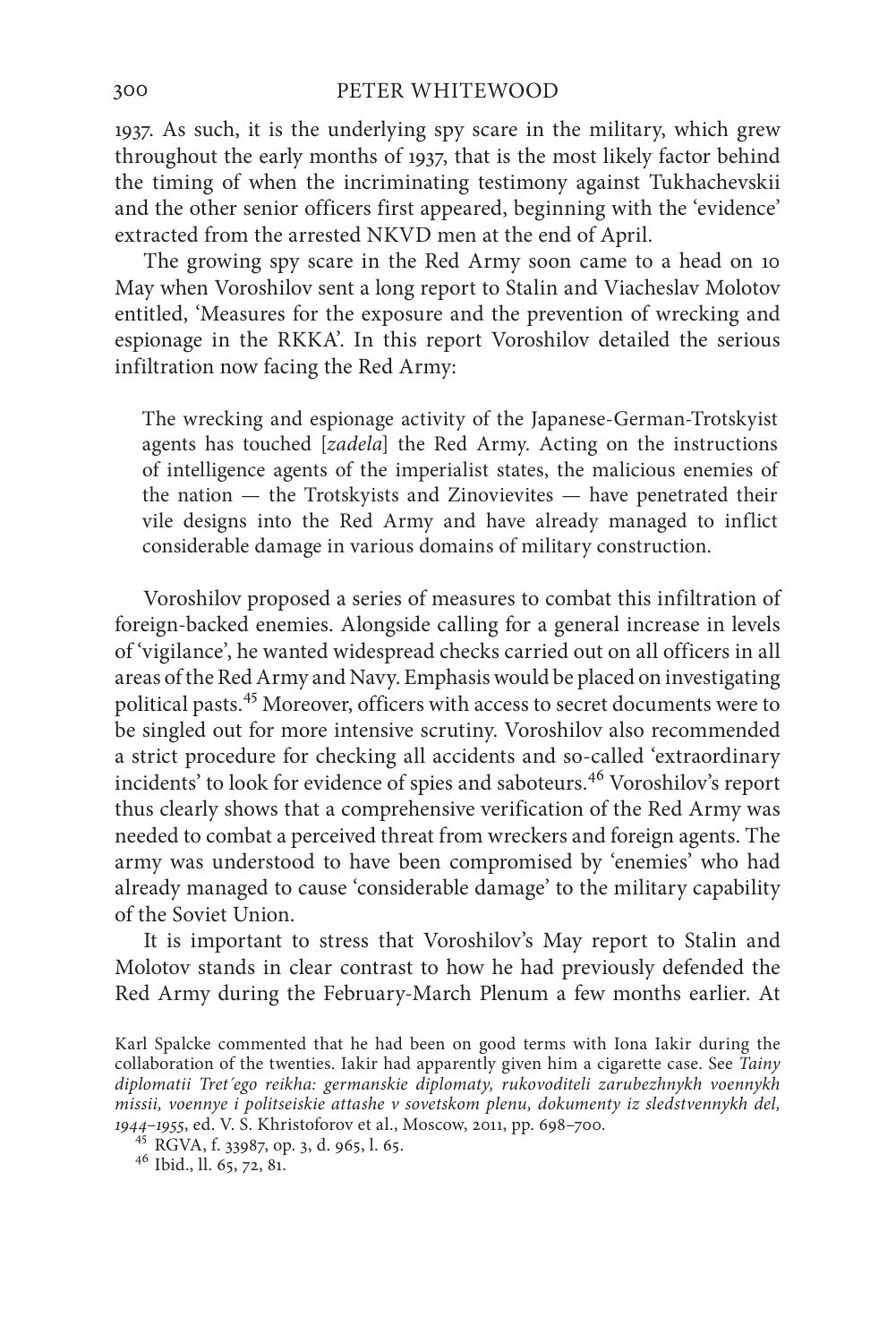that time, Voroshilov had emphasized the reliability of the military and argued that the leadership, officer corps and PUR had worked hard to remove any subversives over the previous twenty years.47 But Voroshilov's performance had not been convincing. Molotov called for a thorough checking of the Red Army at the Plenum, commenting that, given enough attention, even more 'enemies' would be found.<sup>48</sup> Without Stalin's backing it is unlikely Molotov would have issued this demand. Stalin must have had doubts about Voroshilov's account of army reliability. Indeed, Voroshilov's case had probably been undercut by Ezhov's investigation into the military, ongoing since mid 1936, which had succeeded in turning up a steadily increasing number of supposed 'Trotskyist counterrevolutionaries'. This can only have weakened Voroshilov's position at the Plenum. Consequently, following the Plenum and facing greater pressure to find even more 'enemies' in the army, Voroshilov had little choice but to redouble his efforts. It is not clear whether he did this reluctantly. He may have been swept along by the growing spy scare that gripped the army in the first half of 1937 and realized that he had no choice but to follow Stalin's lead. Or Voroshilov, perhaps, sincerely came to believe that foreign agents had compromised the army. Either way, his 10 May report to Stalin and Molotov on foreign agents in the military represents the culmination of these renewed attempts to find more 'enemies'.<sup>49</sup>

Importantly, Voroshilov's May report coincided with the very first serious action Stalin took against the senior officers incriminated as members of the 'military-fascist plot'. Before this point, Stalin had not taken any action against the group, despite the damaging 'evidence' already collected by the NKVD from late April. Indeed, the day before he sent his 10 May report about foreign agents in the military to Stalin and Molotov, Voroshilov sent a letter to the Politburo requesting sanction for several transfers and promotions in the military elite. These received Politburo

<sup>47</sup> 'M. N. Tukhachevskii i "voenno-fashistskii zagovor"', *Voenno-istoricheskii arkhiv*, pp. 153–65.

 $\frac{48}{48}$  'Delo o tak nazyvaemoi "antisovetskoi trotskistskoi voennoi organizatsii"', p. 45.<br><sup>49</sup> There is evidence that Voroshilov was dejected following the 'exposure' of the 'military-fascist plot', suggesting that his renewed efforts to find more 'enemies' in the ranks following the February-March Plenum were carried out reluctantly. In an outline of his speech intended for the June 1937 Plenum of the Central Committee, there is a line that did not make it into the final version where Voroshilov wrote that the discovery of the military plot 'means that our method of work, our whole system for running the army, and my work as People's Commissar, has utterly collapsed'. Voroshilov, clearly, felt the military plot had undermined his authority and he seems to have taken little pride in its 'exposure'. See David Brandenberger, *Propaganda State in Crisis: Soviet Ideology, Indoctrination, and Terror under Stalin, 1927–1941*, New Haven, CT, 2012, p. 190.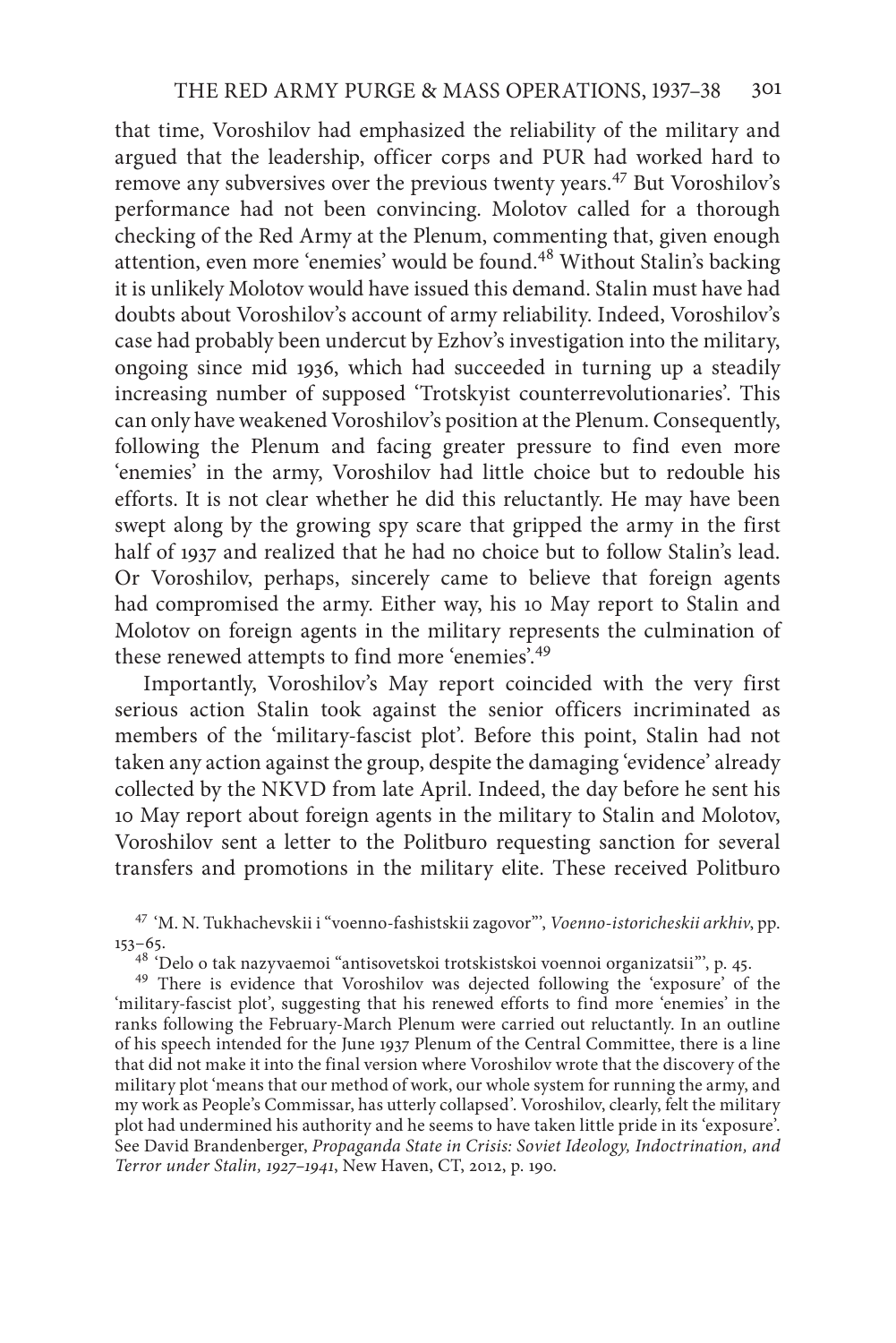approval on 10 May and included the demotion of Tukhachevskii from deputy to the head of the Red Army to the lower position of commander of the Volga Military District.<sup>50</sup> In requesting Tukhachevskii's transfer it is likely that Voroshilov understood that he had to take some kind of action in light of his report outlining an extensive spy infiltration of the Red Army. He would already have known about the specific 'evidence' gathered by the NKVD against Tukhachevskii and the other senior officers, and this put him in a difficult position. How could the head of the Red Army not have known his deputy was a spy? And the wider spy infiltration identified in his own report raised the stakes further. Requesting that Tukhachevskii be transferred acted to distance Voroshilov from the incriminated officers and provided a clear signal that he was taking decisive action in defence of the Red Army.

As the Politburo quickly approved the transfer, Stalin seemingly agreed that some action now needed to be taken concerning Tukhachevskii's incrimination. And it is likely that the impetus behind Stalin's decision stemmed from having received Voroshilov's report about the infiltration of foreign agents in the army. This was sent to Stalin on the very day that the Politburo considered and approved Tukhachevskii's transfer. The spy infiltration identified by Voroshilov was an additional pressure to the reports already coming from the NKVD about a military 'conspiracy' in the high command and it probably provided the final push for Stalin to take action against the incriminated senior officers.<sup>51</sup> Indeed, soon after Tukhachevskii's transfer, similar measures were taken against the other named military 'conspirators'. On 14 May Avgust Kork, the head of the Frunze Academy, was immediately arrested. The following day, Boris Fel´dman, the deputy commander of the Moscow Military District, was also arrested. Iona Iakir, the commander of the Kiev Military District, was

<sup>50</sup> 'Delo o tak nazyvaemoi "antisovetskoi trotskistskoi voennoi organizatsii"', p. 49.<br><sup>51</sup> It is of course possible that Stalin had ordered Voroshilov to include Tukhachevskii's

transfer in his 9 May letter to the Politburo in the first place. This would mean that his decision to transfer Tukhachevskii was not primarily influenced by receiving Voroshilov's report on spies dated the following day. But at the same time, it is entirely possible that Stalin was already aware of the contents of the report that Voroshilov was compiling in early May before he received the final product. Thus, the Politburo decision to transfer Tukhachevskii was still prompted by the perceived spy threat to the Red Army, even if Stalin was behind the initial transfer request. Stalin and Voroshilov were close allies and it would be unusual if they did not share important information about a widespread spy infiltration of the military. Without documents showing the precise timeline of events, however, it is impossible to understand this connection for certain. But it remains likely that Voroshilov's final May report had significant impact on the action taken by the regime against the officers incriminated in the 'military plot'.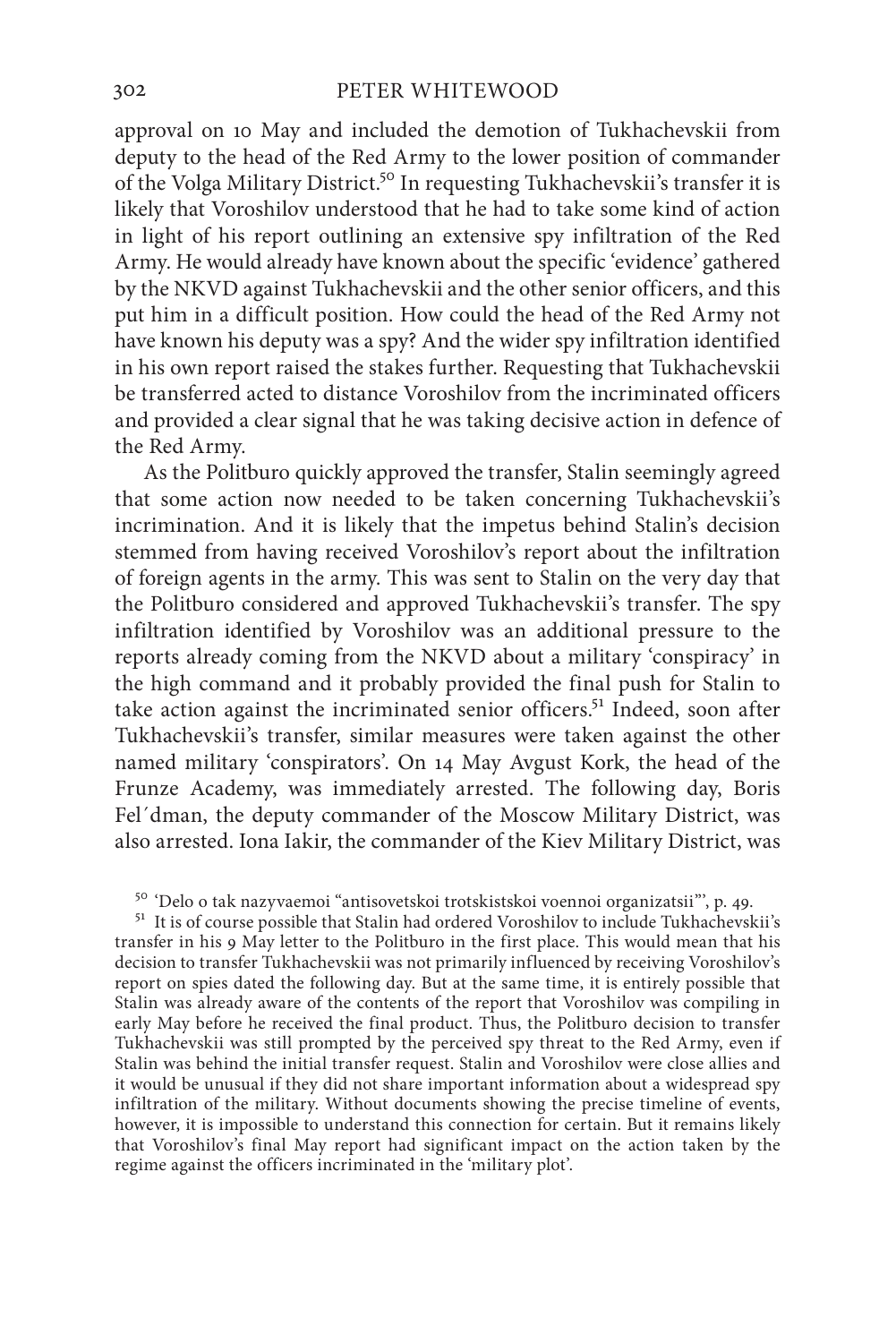removed from his position on 20 May and transferred to command the Leningrad Military District. Ieronim Uborevich, the commander of the Belorussian Military District, was also transferred to command the troops in the remote Central Asian Military District. Both officers were arrested on 22 May, alongside Robert Eideman, the head of the Society to Assist Defence, Aviation and Chemical Development. Tukhachevskii was also formally arrested on 22 May. By the end of the month, all of the arrested officers had confessed to their membership of a military group headed by Tukhachevskii. On 26 May Tukhachevskii himself gave testimony, admitting that he was the leader of an 'anti-Soviet military-Trotskyist plot'.<sup>52</sup> The arrested officers were accused of working on the orders of hostile foreign governments to undermine the Red Army and the defence industry to ensure that the Soviet Union would be vulnerable during an invasion.

In this respect, the broader threat from foreign agents identified in Voroshilov's report is likely to have been the decisive factor in pushing Stalin to finally take action against the incriminated members of the high command, beginning with Tukhachevskii's transfer on 10 May. Indeed, it does appear that Stalin was focused on the danger from spies, particularly German agents, at this very time. For instance, in early May he personally edited a long *Pravda* article describing the methods of recruitment used by foreign intelligence agents. This article noted that before the First World War, German intelligence, apparently, had a list of 47,000 civilians living in Russia, France and Britain that it could call upon as agents. The article emphasized the present danger from fascist agents and described espionage as a 'continuous secret war' led by an 'army of spies'.53 Other newspaper stories published during the summer similarly focused on the threat posed by foreign agents.<sup>54</sup> Moreover, according to V. K. Vinogradov, Stalin apparently told Voroshilov and Ezhov in May that their biggest enemy was now the German intelligence service.<sup>55</sup> He also remarked in May that

<sup>52</sup> Transcripts from Tukhachevskii's interrogation have been shown to be bloodspattered, suggesting the NKVD beat a confession from him. See 'Delo o tak nazyvaemoi "antisovetskoi trotskistskoi voennoi organizatsii", p. 50.

<sup>53</sup> See RGASPI, f. 558, op. 11, d. 203, ll. 62–88.<br><sup>54</sup> See the *Pravda* articles 'Podryvnaia rabota iaponskoi razvedki', published on 9 July and 'Shpionskii internatsional', published on 21 July. Both can be found in Stalin's personal papers. See RGASPI, f. 558, op. 11, d. 203, ll. 95–100. The Red Army newspaper, *Krasnaia* 

<sup>55</sup> V. K. Vinogradov, 'Tret'ia reforma organov bezopasnosti (1934–1941)', in V. K. Bylinin et al., *Trudy Obshchestva izucheniia istorii otechestvennykh spetssluzhb*, 4 vols, Moscow, 2006–07, 2, p. 93. Hiroaki Kuromiya and Georges Mamoulia point to documents showing that Germany and Japan did increase joint military intelligence activity against the Soviet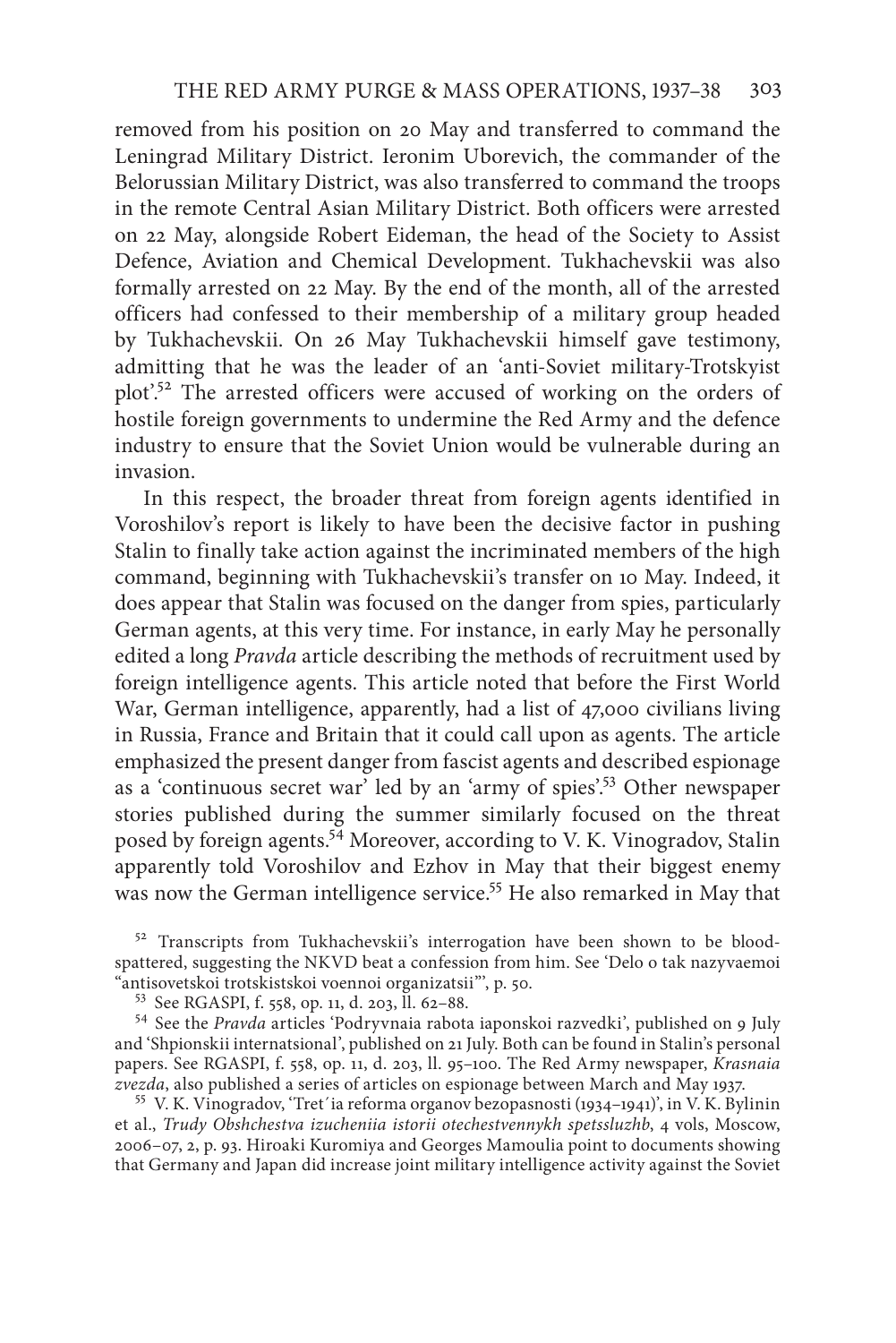the Soviet military intelligence apparatus had fallen into the 'hands of the Germans<sup>'56</sup>

But there are also indications that the spy threat to the Red Army specifically had been on Stalin's mind in the early months of 1937. During a speech to the February-March Plenum, for example, Stalin made a military reference to highlight the danger from foreign agents:

In order to win a battle during war, this may require several corps of soldiers. But in order to thwart these gains at the front, all is needed are several spies somewhere in the staff of the army or even in the staff of the divisions, who are able to steal operative plans and give these to the enemy.57

A month later in March, the head of the Communist International, Georgi Dimitrov, recorded in his diary that Stalin had received two Spanish writers and discussed the Spanish Civil War. Notably, according to Dimitrov, Stalin had commented that the General Staff of the Republic forces was unreliable and remarked, 'there has always been betrayal on the eve of an offensive by Republic[an] units'.<sup>58</sup> It is very possible that Stalin was thinking similarly about the reliability of his own armed forces.

Stalin's own concerns about foreign agents no doubt lent credibility to the reports he received from Voroshilov about the infiltration of

Union following the signing of the anti-Comintern Pact. This led to a formal agreement of 11 May 1937 between Germany and Japan for the exchange of military intelligence concerning the Soviet Union. Stalin's concerns about German and Japanese intelligence activity against the Red Army were thus not unfounded, if still exaggerated. See H. Kiromiya and G. Mamoulia, 'Anti-Russian and Anti-Soviet Subversion: The Caucasian-<br>Japanese Nexus, 1904–1945', *Europe-Asia Studies*, 61, 2009, 8, pp. 1415–40 (pp. 1426–27).

<sup>56</sup> Document printed in Jansen and Petrov, *"Stalinskii pitomets"*, p. 291. Khaustov and Samuelson also highlight large numbers of arrests beginning at the end of April 1937 due to 'evidence' that Soviet military intelligence had been, apparently, infiltrated by foreign agents. There were over 300 arrests, including the deputy head of military intelligence, Artur Artuzov. See Vladimir Khaustov and Lennart Samuelson, *Stalin, NKVD i repressii 1936–1938 gg.*, Moscow, 2010, pp. 199–220. 57 'Materialy fevral´sko-martovskogo plenuma TsK VKP(b) 1937 goda', *Voprosy istorii*,

3, 1995, pp. 13–14. <sup>58</sup> *The Diary of Georgi Dimitrov, 1933–1949*, ed. Ivo Banac, New Haven, CT, 2003, p. 60.

A few months before in December 1936, Stalin had also received a forwarded letter from the Soviet trade representative in Spain, Artur Stashevskii, who remarked that a fascist organization existed in the Republican high command that was carrying out sabotage and espionage. And in February 1937, the deputy Chief of Soviet military intelligence also reported that unreliable officers were in the Republican army and carrying out acts of sabotage. See documents printed in *Spain Betrayed: The Soviet Union in the Spanish Civil War*, ed. Ronald Radosh et al., New Haven, CT, 2001, pp. 92, 131.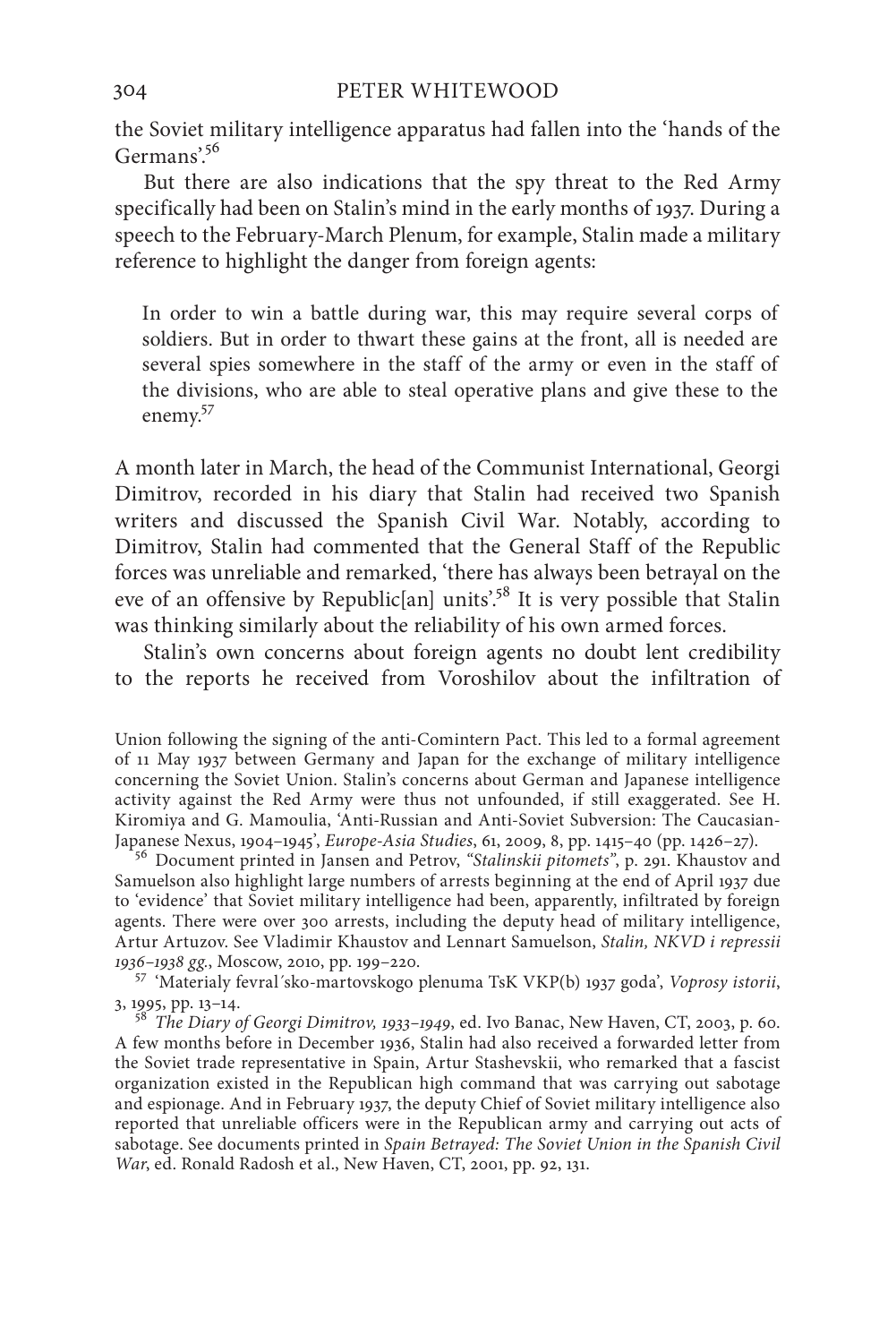foreign agents in the Red Army and the 'evidence' collected by the NKVD against the Tukhachevskii group. Facing an increasing amount of material purporting to show that the army had been compromised, by early May Stalin must have felt some kind of action needed to be taken against Tukhachevskii and the incriminated officers. But this still leaves unexplained why he hesitated and, in the majority of cases, had the officers implicated in the 'military-fascist plot' transferred in the first instance and arrested over a week later. It was only Kork and Fel´dman who bypassed an initial transfer and were immediately arrested on 14 and 15 May. One explanation for this hesitation may have been that Stalin felt he needed to be more certain about the basis of the 'plot' in the high command before he had all of the incriminated officers arrested. The infiltration of the Red Army by 'foreign agents' as identified in Voroshilov's 10 May report was dangerous enough, but if there was also a conspiracy within the military elite, this greatly raised the seriousness of the situation. This would mean that foreign-backed 'enemies' had not only infiltrated the Red Army but they had also established a conspiracy at the highest level. This would no longer just be a case of military espionage but perhaps an attempt to seize control of the Red Army. If this were the case then Stalin's response would need to be severe. It would create huge upheaval inside the institution most vital for defence at a time of looming war, leaving the Soviet Union temporarily in a more vulnerable position.

Consequently, it is likely that Stalin wanted to personally verify the case against the Tukhachevskii group.59 And there is evidence that he did become closely involved in the investigation into the 'military-fascist plot', indicating that he wanted to make certain of the reality of charges himself. Stalin received Ezhov regularly at the height of the investigation between 21 and 28 May and there is material to suggest that he was involved even

<sup>59</sup> Stalin had done this before in 1930 when Tukhachevskii was incriminated in the OGPU's operation *vesna* that 'exposed' a major military conspiracy among former imperial officers serving in the Red Army. On receiving news that Tukhachevskii had been incriminated as a counterrevolutionary on 10 September 1930, Stalin initially hesitated. He wrote to Sergo Ordzhonikidze two weeks later noting that the truth of Tukhachevskii's incrimination 'could not be excluded' but that it was 'necessary to think about this carefully'. Stalin postponed the issue until October when a face-to-face confrontation between Tukhachevskii and his accusers was arranged. Following this, Stalin was satisfied that Tukhachevskii was innocent, commenting to Molotov that he was '100% clean'. Stalin decided to tread carefully in 1930 and may have chosen to do so again in 1937 when the stakes were even higher. For details of the Tukhachevskii's incrimination, Stalin's initial reaction, and his final verdict, see RGASPI, f. 558, op. 11, d. 778, ll. 34, 38, and *Pis´ma I. V. Stalina V. M. Molotovu, 1925–1936 gg.: sbornik dokumento*v, ed. L. Kosheleva et al., Moscow, 1995**,** p. 231.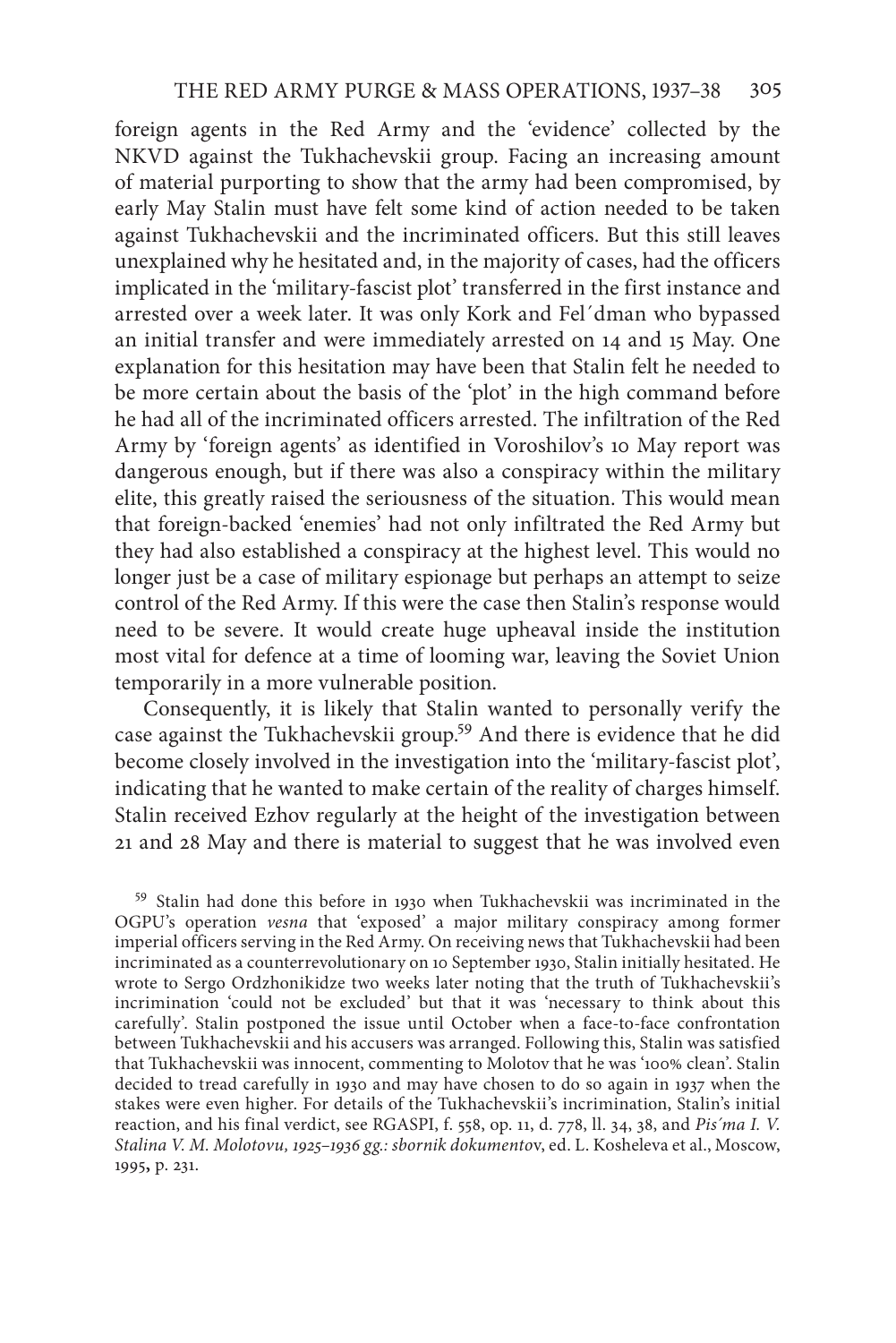earlier in the month.<sup>60</sup> But once additional 'evidence' about the 'military conspiracy' in the high command had been extracted at the end of May (most likely from Kork and Fel´dman who had been immediately arrested and from former Trotskyist officers imprisoned since 1936) Stalin did not hesitate any longer. His suspicions had now been confirmed and he fully believed that there was a military plot within the army elite, or he believed the 'evidence' to a great enough extent that it was too risky not to take any further action. How could he fight the coming World War with an army that was infiltrated by spies with a military conspiracy in the high command? It is also possible that Stalin interpreted this military plot as the first move by hostile foreign governments against the Soviet Union, possibly foreshadowing a future invasion. In any case, Stalin was reacting to a misperceived danger and not acting pre-emptively. Thus, it is likely that Stalin waited until the very last moment until he was certain of the basis of the 'military-fascist plot', but once he had sufficient 'evidence' this meant taking no further action was impossible. He then sanctioned the arrests of the remaining members of the Tukhachevskii group, taking place from the 22 May.

In early June an extraordinary meeting of the Military Soviet was convened to discuss the 'exposed' military conspiracy. With Stalin and Ezhov present, it was here that calls were made to root out the remaining 'conspirators' in the ranks. In his speech, Voroshilov spoke about the need to purge the military: 'to sweep out with an iron broom not only all this scum, but everything that recalls such an abomination […]. It is necessary to purge the army literally up to the very last crack [*shchelochek*], the army should be clean, the army should be healthy.<sup>'61</sup> Stalin stated in his speech that the Nazis had financed the military plot and he repeatedly accused the arrested officers of being German spies.<sup>62</sup> One week after the Military Soviet, and after being forced to sign confessions admitting to working on the orders of Germany and Japan in planning to overthrow the government, a closed military trial sentenced the incriminated Tukhachevskii group

<sup>60</sup> 'Delo o tak nazyvaemoi "antisovetskoi trotskistskoi voennoi organizatsii"', pp. 48–51. Stalin's participation in the investigation of the high command can also be seen a few weeks earlier. On 8 May, Primakov sent a letter to Ezhov in which, after nine months of denying his participation in any military conspiracy, he finally relented. However, in his letter Primakov indicated that Stalin himself had been involved in his interrogation. As the letter is dated to the 8 May, Stalin probably had some involvement in the wider investigation from at least this time. See 'M. N. Tukhachevskii i "voenno-fashistskii zagovor", Voenno-istoricheskii arkhiv, pp. 180-81.

Voennyi sovet pri narodnom komissare oborony SSSR: 1-4 iiunia 1937 goda: dokumenty *i materialy*, ed. K. M. Anderson et al., Moscow, 2008, p. 77. <sup>62</sup> Ibid., pp. 128–31; 136–37.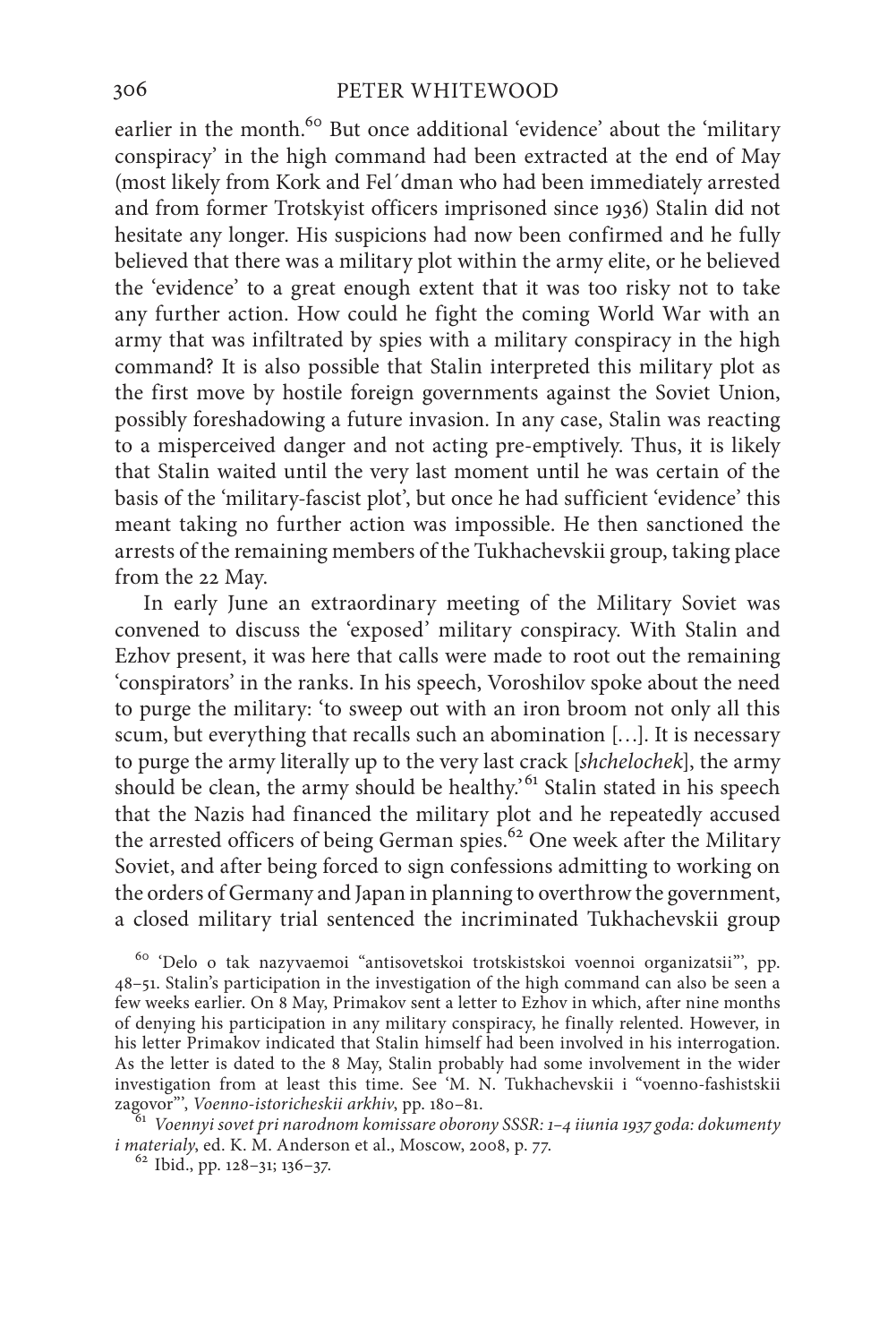to death on 11 June. One person who almost certainly would have stood trial alongside them was Gamarnik, but he committed suicide on 31 May following his own incrimination in the 'military plot'. That Tukhachevskii and the other officers were sentenced by a closed military trial and were not made to endure a public show trial suggests that Stalin was responding to what he saw as a pressing danger. There was little time to arrange an elaborate show trial and make the defendants perform public displays of guilt and repentance. Stalin must have been alarmed at the scale of the 'fifth column' in the Red Army and felt that he had to launch a purge immediately.

The military purge advanced quickly throughout June as a wave of discharges and arrests hit the Red Army. In the nine days after the military trial, 980 senior officers had been arrested as members of the 'military-fascist plot'. At the June Plenum of the Central Committee, Ezhov detailed that this number now stood at  $1,100$ .<sup>63</sup> Both the NKVD and PUR were closely involved in the investigation into the now exposed 'military plot' and a surge of denunciations erupted from within the ranks as the arrests gathered momentum. At a meeting of political workers in August 1937, the new head of PUR, P. A. Smirnov, commented that more than ten thousand letters had already been received relating to the 'military-fascist plot'.64 By the time the military purge was brought to a halt in November 1938, approximately 35,000 army leaders had been discharged from the ranks and nearly 10,000 were arrested. Even though over 11,000 victims were eventually reinstated, this still represents a highly destabilizing and concentrated attack on the Red Army. The number of soldiers from the lower ranks discharged or arrested during 1937–38 is unknown, but they were certainly not insulated from the purge.<sup>65</sup>

#### *The Mass Operations*

When the first mass operation targeting former kulaks and 'anti-Soviet elements' was ordered by the regime on 30 July, this was just weeks after the start of a military purge intent on destroying a 'fifth column' in the Red Army. Without access to currently classified documents concerning the preparation of the mass operations it is impossible to know for certain if the military purge was the primary catalyst. But it does seem that, as

<sup>&</sup>lt;sup>63</sup> 'Delo o tak nazyvaemoi "antisovetskoi trotskistskoi voennoi organizatsii"', p. 57.<br><sup>64</sup> RGVA, f. 9, op. 29, d. 318, l. 22.<br><sup>65</sup> For different estimates of the number of victims, see 'M. N. Tukhachevskii i "voennofashistskii zagovor"', *Voenno-istoricheskii arkhiv*, pp. 113–17; Roger Reese, *Stalin's Reluctant Soldiers: A Social History of the Red Army, 1925–1941*, Lawrence, KS, 1996, pp. 75, 143, 210; Pechenkin, *Gibel´ voennoi elity*, pp. 148–56.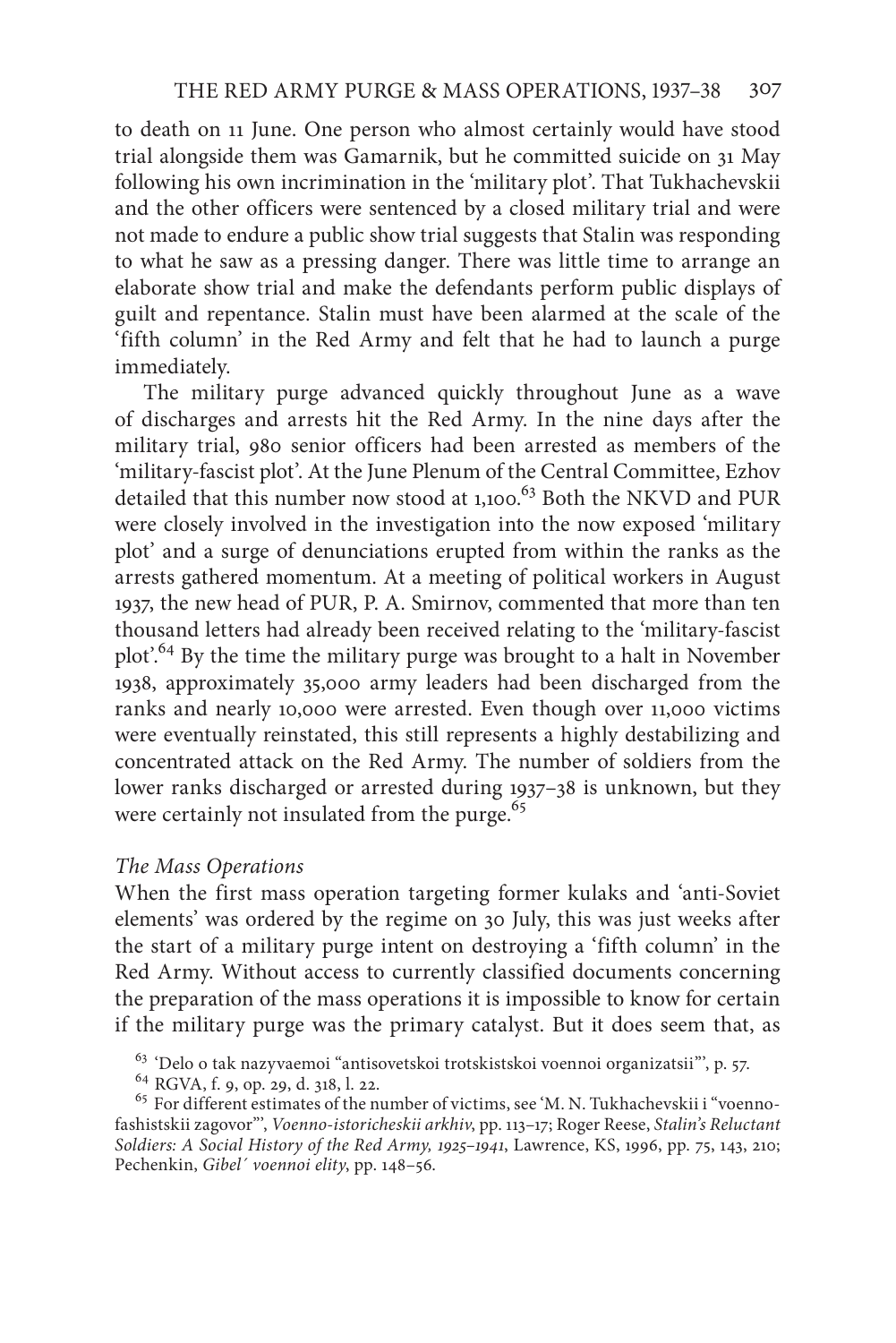far as the regime was concerned, the 'military-fascist plot' was a stark demonstration of how the Soviet Union could be subverted by hostile foreign governments. And if they had managed to establish a fifth column inside the Red Army, the regime surely feared it would be a much easier task to infiltrate already discontented and unreliable population groups such as former kulaks and criminals.

From examining events immediately after the start of the military purge, it is clear that the regime was making preparations for a crackdown on 'unreliable' population groups with the justification that they were linked to foreign agents. On 17 June, for instance, the head of the Western Siberian UNKVD, Sergei Mironov, sent a report to Robert Eikhe, the head of the party in Western Siberia, detailing that he had uncovered a large 'Kadet-Monarchist and Socialist Revolutionary organization' apparently acting on the orders of Japanese intelligence agents. Mironov also noted that branches of the organization were hidden in other cities in the region and planned to revolt against the regime.<sup>66</sup> As Hagenloh notes, what Mironov found particularly alarming about this organization was that it supposedly had a supporting base among the kulaks and 'anti-Soviet elements' in West Siberia. Mironov thus drew a direct connection between the activity of foreign agents and 'anti-Soviet elements' resident in the population.67 In response, on 28 June, Stalin ordered the establishment of an extra-judicial troika in the region to execute the members of this conspiracy.<sup>68</sup>

It is not out of the question that the 'exposure' of the 'military-fascist plot' pushed NKVD operatives like Mironov towards trying to make links between already recognized domestic 'subversive groups' and 'foreign agents'. In this way, the military purge transformed the scale and the targets of the Great Terror and was a decisive factor in pushing the violence towards the ordinary Soviet population. However, it is unlikely that Mironov was acting solely on his own initiative in making these wider connections. During the summer of 1937 numerous articles had appeared in the Soviet press about foreign espionage. Indeed, the *Pravda*  article on foreign agents that Stalin personally edited in May claimed that spies were trying to recruit unreliable individuals from the within the population.<sup>69</sup> Thus, in making connections between foreign agents and

<sup>66</sup> Khaustov and Samuelson, *Stalin, NKVD i repressii 1936–1938 gg.*, pp. 332–35. <sup>67</sup> Hagenloh, *Stalin's Police*, p. 245. <sup>68</sup> See *Tragediia sovetskoi derevni: kollektivizatsiia i raskulachivanie: dokumenty i materialy v 5 tomakh, 1927–1939*, ed. V. Danilov, R. T. Manning, L. Viola, 5 vols, Moscow,

<sup>&</sup>lt;sup>69</sup> RGASPI, f. 588, op. 11, d. 203, l. 62.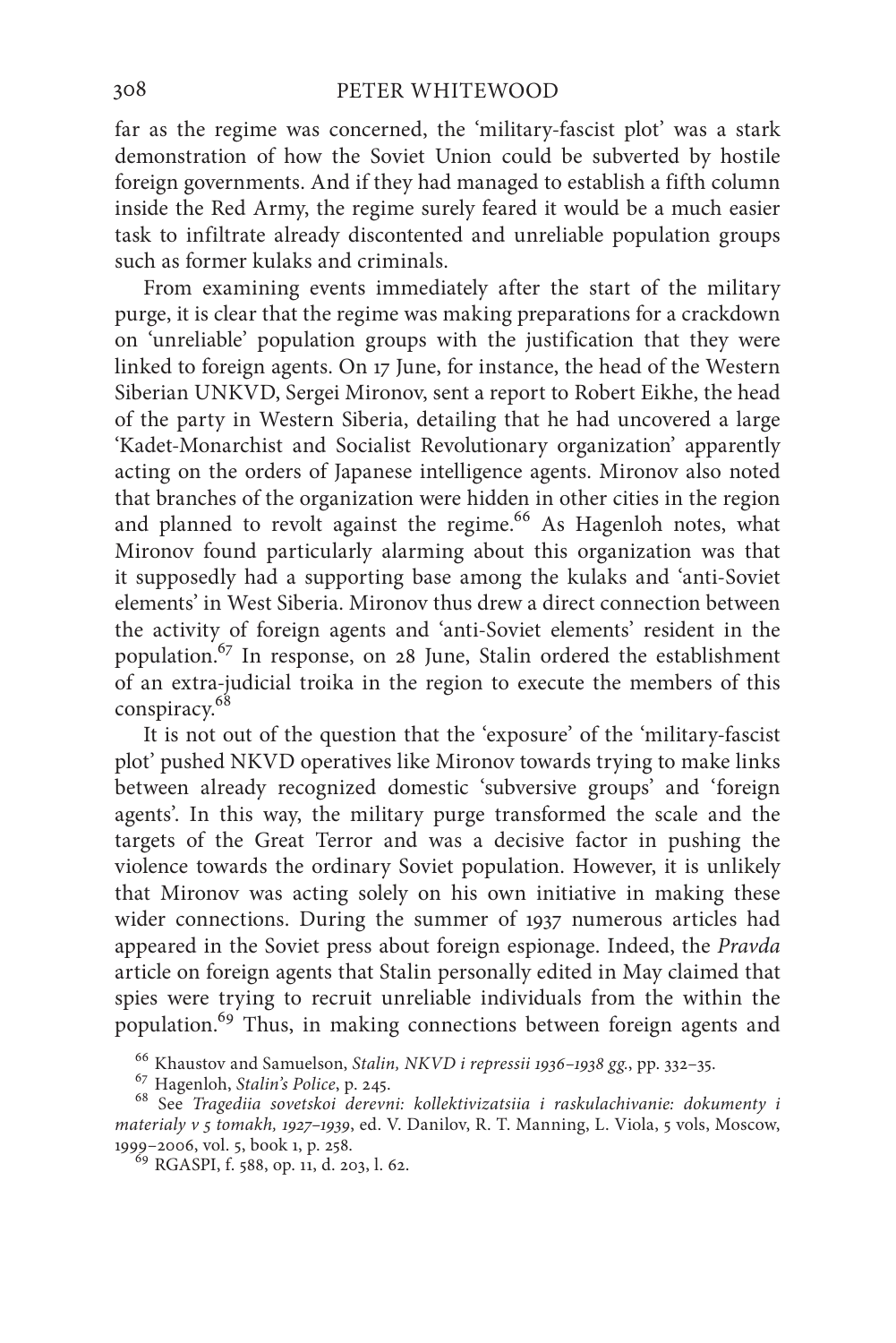domestic subversive groups, it was likely that Mironov was also responding to 'signals' from above.

Further signals from above can be seen a week after Mironov's report when the June Plenum of the Central Committee convened between 23 and 29. There is no direct transcript for the Plenum, but summary of Ezhov's speech exists. And according to this summary, Ezhov spoke about the existence of a widespread 'fascist anti-Soviet' conspiracy inside the Soviet Union which affected not only the military, but the party, the defence industry, transport and agriculture. Ezhov ranked the various strands of this conspiracy by order of importance and the 'military-fascist plot' came at the top of his list, followed by a plot 'exposed' in the NKVD and eleven other sub-strands. Ezhov sketched out a vision of a wide-ranging conspiracy, involving Rightists, Trotskyists, Socialist Revolutionaries and Mensheviks, supported by Germany, Japan and Poland and their respective intelligence services. These conspirators apparently planned to overthrow the regime by rising up during an invasion and through leading a campaign of sabotage and terrorism. Importantly, Ezhov noted that these enemies were recruiting supporters among kulaks, White Guards, criminals and other subversive elements in the population.<sup>70</sup> As such, Ezhov was conceptualizing a much broader conspiracy than had been recently 'exposed' in the Red Army. Like Mironov, he was making further connections between 'suspicious' groups in the population and the activity of foreign agents, and the scale of this imagined conspiracy was quickly growing.

It was not long after that the regime took serious action against the identified subversive groups in the population. One month after the June Military Soviet which had called for a purge of the Red Army, and just days after the June Plenum where Ezhov had described his vision of a widespread conspiracy, the concrete preparations for the first mass operation began. On 3 July Stalin sent a telegram to all regions calling for the registration of all former criminals and kulaks recently returned from exile and the reestablishment of extra-judicial troikas to arrest and execute those deemed to be the most dangerous.<sup>71</sup> This was the start of the mass repression against 'anti-Soviet elements'. Stalin ordered estimates to be compiled of the number of formerly exiled kulaks and criminals in each region.<sup>72</sup> On 31 July NKVD operational order No. 00447 was sent to all regions which formed the basis of the first mass operation. This was

<sup>70</sup> Ibid., pp. 306–08. <sup>71</sup> Danilov et al., *Tragediia sovetskoi derevni*, vol. 5, book 1, p. 258. <sup>72</sup> Hagenloh, *Stalin's Police*, pp. 245–46.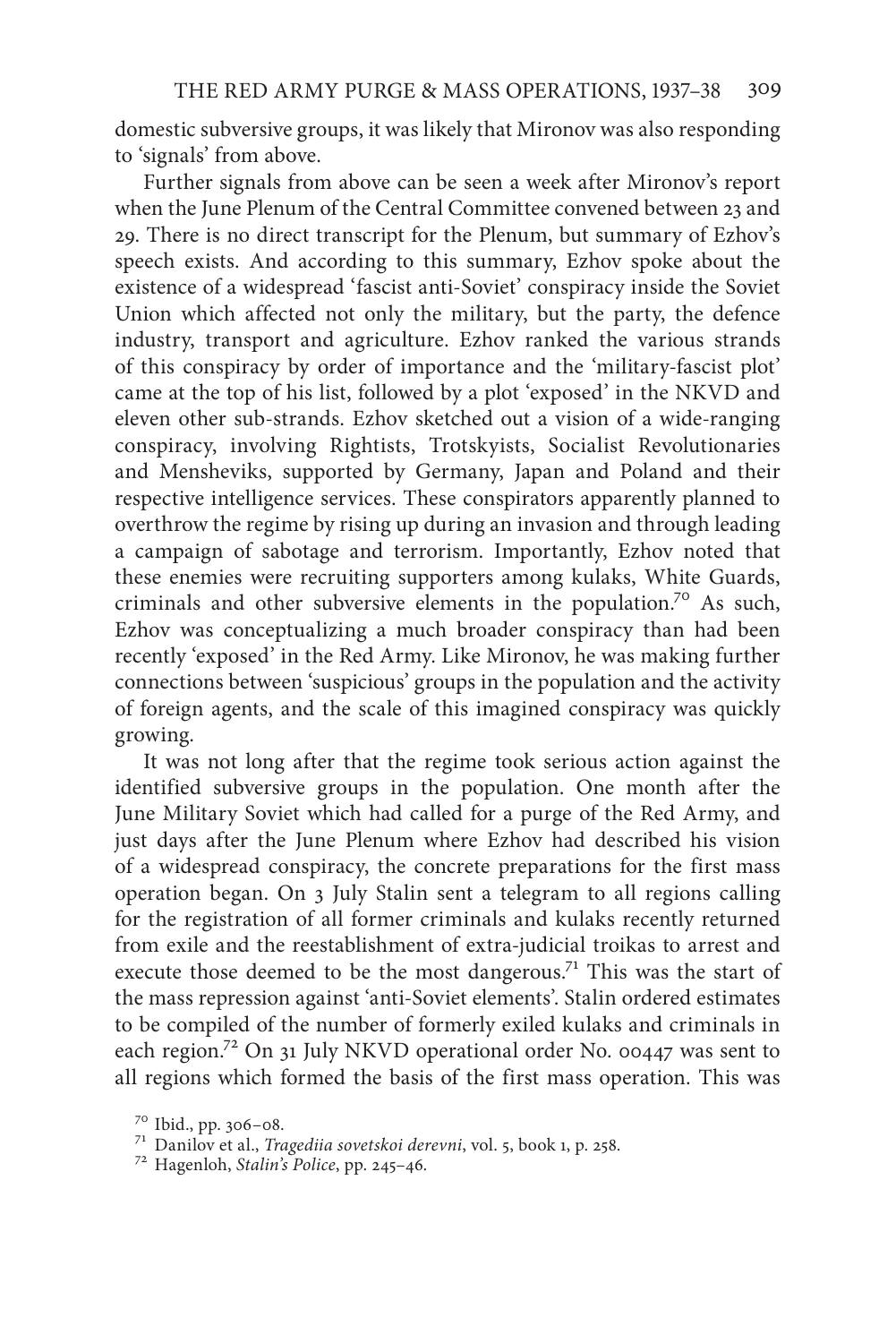not just targeted at kulaks but included a range of 'anti-Soviet elements', including White Guards, religious figures and other 'criminal elements'. The order accused these groups of being the 'chief instigators' of anti-Soviet crimes and sabotage. They needed to be eradicated 'once and for  $a1$ !<sup>73</sup>

In this respect, there is a case to be made that the 'discovery' of the 'military-fascist plot' encouraged the NKVD to seek out other foreignbacked conspiracies in other Soviet institutions and across the ordinary population. After finding 'evidence' of more dangerous 'conspiracies', this soon led to the launch of the mass operations. Indeed, it appears that it was only after the start of the military purge that Ezhov began visualizing a much broader conspiracy involving large numbers of 'suspicious' population groups supposedly supported by foreign powers. Notably, the 'conspirators' involved in the 'military-fascist plot' had been accused of planning to make a move against the regime during an invasion. The domestic base of dangerous 'anti-Soviet elements' highlighted by the NKVD during June apparently planned the same thing. These were almost identical dangers, suggesting the 'military-fascist plot' may have served as a model.

\* \* \*

As detailed above, identifying the military purge as the catalyst for the mass operations can reconcile current conflicts in literature. This article supports scholars who have argued that the external foreign threat is central to understanding the launch of the mass operations, but it demonstrates how this can be the case even though there were no genuine and pressing international dangers facing the Soviet Union during summer 1937. What matters is not the real international events of the mid-to-late thirties (which only began to threaten the Soviet Union's security in 1938), but how the Soviet leaders perceived, or more accurately, radically misperceived, foreign threats. The 'military-fascist plot' was interpreted as a strike on the Soviet Union by Germany and Japan, despite it having little basis in reality. From the perspective of the Soviet leaders, they were under attack. The foreign threat appeared very real during summer 1937 despite the reality of events.

But this examination of the military purge departs from those who have highlighted the threat of war as the decisive factor behind the mass

<sup>73</sup> For Order No. 00447, see Danilov et al., *Tragediia sovetskoi derevni*, vol. 5, book 1, pp. 330–37.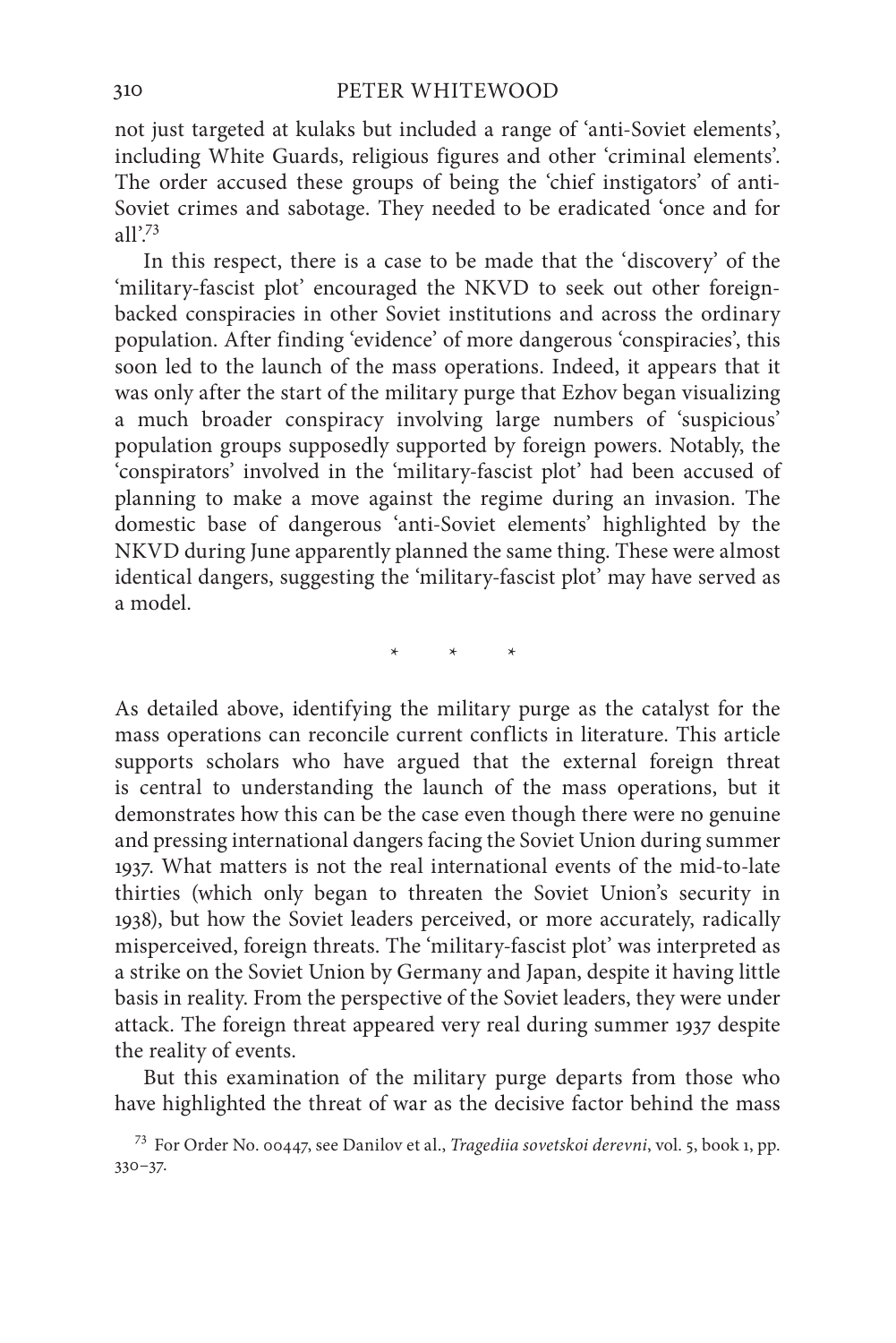operations in one crucial respect. It suggests that the mass operations were not a well-planned prophylactic cleansing undertaken by the Soviet Union in anticipation of future war. Instead, Stalin appears to have responded quickly to a misperceived danger, sparked by the 'discovery' of a 'fifth column' in the military just weeks before the start of the mass operations. Stalin's response to the 'military-fascist plot' appears hesitant, last-minute and almost reluctant. He vacillated over the arrests of the Tukhachevskii group and seems to have waited for more 'evidence' of their guilt before sanctioning further action beyond transfers. Launching a wave of repression inside the Red Army was not an action undertaken lightly, and Stalin, presumably, wanted to make sure that the case was credible. Yet when he had sufficient 'evidence' in late May of the extent of the spy infiltration in the Red Army and of the military 'conspiracy' in the high command, Stalin faced little choice but to opt for an extensive purge. And as the military purge gives every indication of being a last-minute decision, it is reasonable to suggest that the mass operations stemmed from a similar impulse, and perhaps even from a sense of panic. From the regime's point of view, if hostile governments had infiltrated the Red Army, where else could their agents be? It is in this respect that the military purge may have sparked the mass operations.

It must be noted, however, that there is some evidence that can be interpreted as the regime moving towards the use of mass repression before the start of the military purge, suggesting that the mass operations had a deeper level of planning in advance of the discovery of the 'militaryfascist plot'. As Shearer notes, the NKVD had created organized and wellstaffed operation sectors better suited to conducting mass repression in the outlying areas of the Soviet Union already in April 1937. During the same month the Politburo created an emergency council including Stalin, Ezhov, Molotov, Voroshilov and Lazar Kaganovich that could take quick decisions and bypass formal Politburo procedure. The NKVD was also made directly responsible for combating 'socially dangerous elements' in April and its Special Board had its powers expanded.74 The picture, however, is by no means clear. At the same time, as Gábor Rittersporn has highlighted, the number of prison wardens was fixed at a too low-level during May 1937 and there were not enough camps to accommodate the coming spike in the prison population. The Procuracy was also putting pressure on the NKVD to try and curb its extra-judicial powers at this time, which does not suggest that official sanction of an unprecedented

<sup>74</sup> Shearer, *Policing Stalin's Socialism*, pp. 328–29.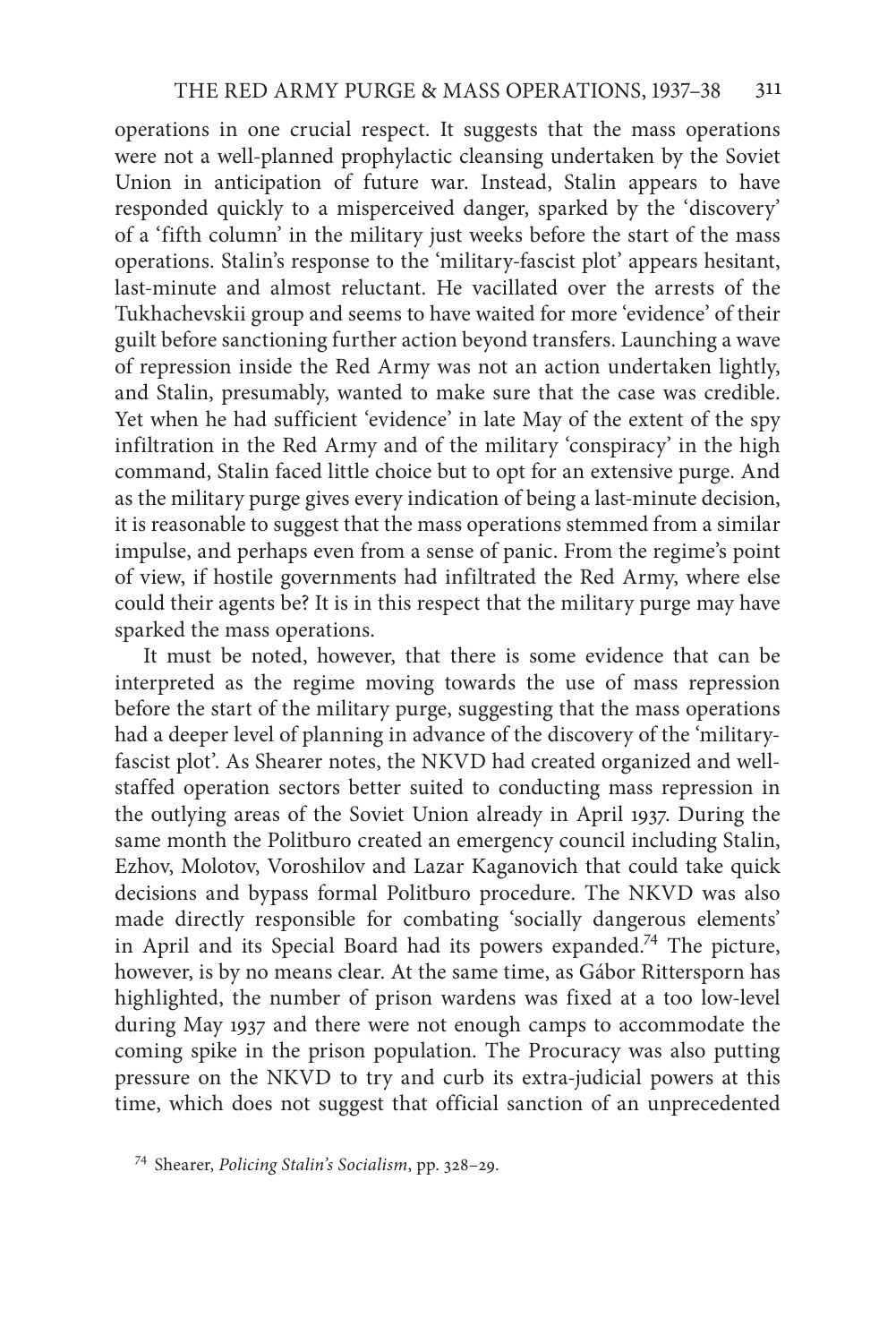level of these powers was just around the corner.75 Most importantly, at the 1937 February-March Plenum, Ezhov explicitly criticized the use of mass operations as an ineffective tool for finding the most dangerous hidden 'enemies' because they were too geared towards policing the social order.76 Finally, the bulk of the preparations for the kulak operation were rushed through in the weeks leading up its launch in early August. None of this suggests that careful planning lay behind the mass operations.

It is of course possible that the Soviet leaders had been laying the groundwork for action to be taken against 'anti-Soviet elements' on some level in April 1937, but at the same time they were unprepared for the enormous scale of the mass operations. If so, it is possible that the 'exposure' of a 'military plot' in the high command in May, accompanied by the 'discovery' of a broad spy infiltration of the Red Army, compelled a radicalization of these earlier measures. The regime had to quickly expand its penal system, reestablish extra-judicial troikas, revert to mass policing campaigns, and do this within a matter of weeks. The timing of the 'discovery' of the 'military-fascist plot', and how almost immediately afterwards the NKVD began to sound the alarm about large numbers of subversive groups within the population, suggests they are linked. Facing a 'fifth column' in the Red Army served to highlight sharply how the regime was surrounded by 'unreliable' population groups. Consequently, the mass campaign-style policing methods, rejected just months before, needed to be urgently reinstated. In this way, the mass operations are unlikely to have been long planned, but more a kneejerk response to a perceived internal danger.

But this explanation of the mass operations does not entirely discount interpretations of the mass operations that focus on domestic factors. Indeed, there is little to suggest that Stalin believed that the 'military-fascist plot' extended beyond the Red Army. It does not seem that he feared that the arrested military conspirators had large numbers of co-conspirators, involved in the very same plot, hidden in other institutions outside of the Red Army. If Stalin had believed this it seems strange that he did not order the first mass operation to target German and Japanese national minorities, rather than kulaks and 'anti-Soviet elements'. The 'militaryfascist plot' was supposedly directed by Germany and Japan after all. Stalin did take some action against German nationals outside of the Red Army

<sup>&</sup>lt;sup>75</sup> Gábor Rittersporn, 'Terror and Soviet Legality: Police vs Judiciary, 1933–1940', in Harris (ed.), *The Anatomy of Terror*, pp. 182–83.

Harris (ed.), *The Anatomy of Terror*, pp. 182–83. <sup>76</sup> 'Materialy fevral´skogo-martovskogo plenuma TsK VKP(b) 1937 goda', *Voprosy istorii*, 10, 1994, pp. 15–16.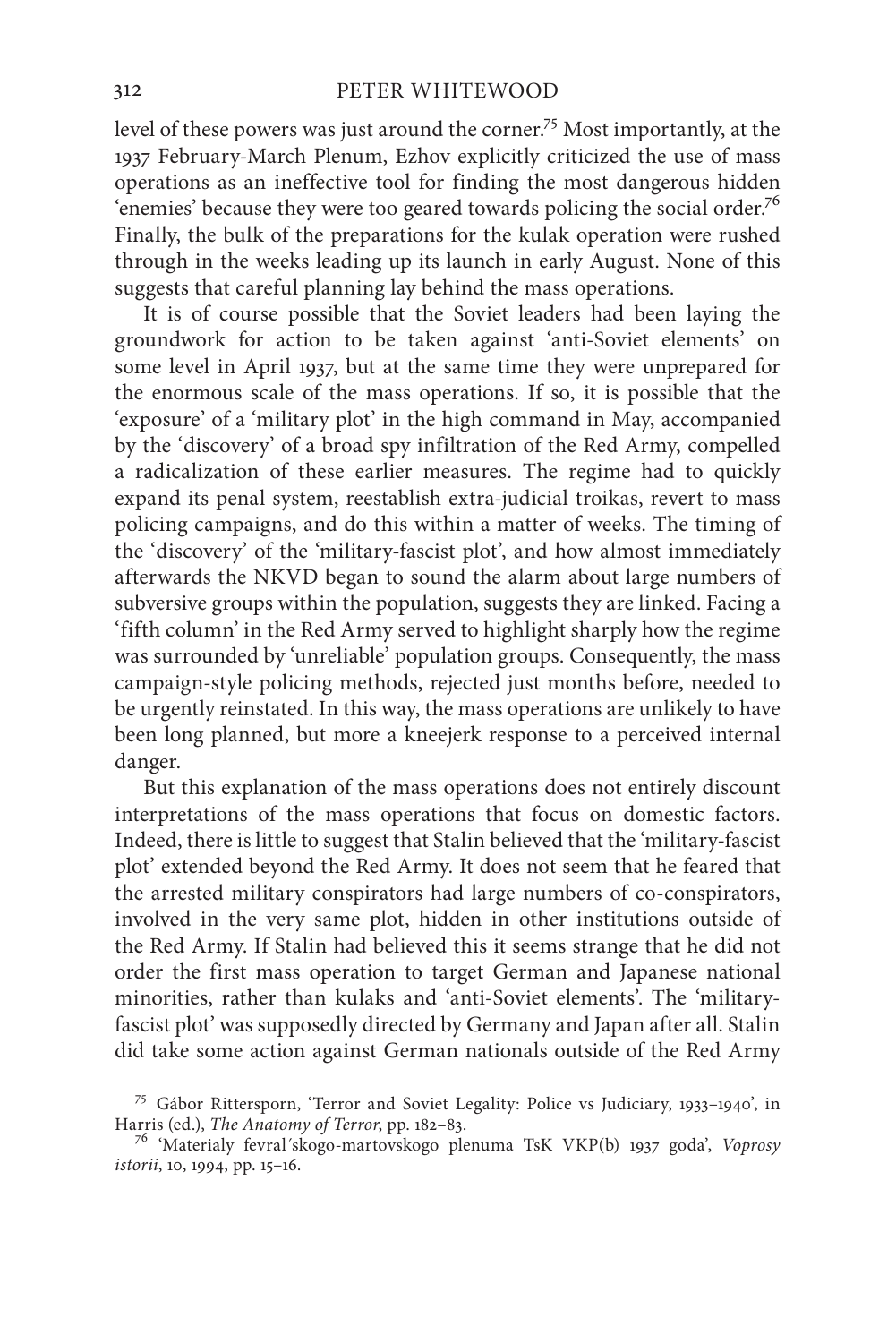following the start of the military purge. On 20 July he ordered the arrest of all Germans working in the defence, electrical and chemical industries, as well as German refugees. At the same time, the NKVD began targeting Soviet citizens who had been in contact with German nationals.<sup>77</sup> But a dedicated mass operation against ethnic Germans living in the Soviet Union was not launched until February 1938.<sup>78</sup> Similarly, the Harbin mass operation, which looked to uncover Japanese agents, only began in late September 1937.<sup>79</sup>

It is more likely, therefore, that the military plot 'exposed' in the Red Army was understood as being largely self-contained and confined to the military, but that it compelled the Soviet leaders into finally taking action against other already recognized 'suspicious' population groups. Kulaks were an obvious place to start. The military purge had highlighted how vulnerable the Soviet Union was to infiltration, and former kulaks, as a group, were without question deemed to be less loyal than serving military officers. Indeed, as Getty has emphasized, in the months before the start of the mass operations the rhetoric within party circles about the threat posed by former kulaks and other 'anti-Soviet elements' had been raised to a fever pitch because of the planned open elections to the Supreme Soviet. Fearing the loss of their positions, local party bosses tried to get Stalin to change his mind about the new voting procedures and sent in alarmist reports warning how 'counterrevolutionaries' would gain influence in the elections.<sup>80</sup> The 'exposure' of the 'military-fascist plot' perhaps explains why Stalin finally decided to heed the warnings of his subordinates during the summer, where he appears to have ignored these before. The 'discovery' of a military plot by the NKVD might have convinced Stalin that action did in fact need to be taken against the kulaks, who now represented an increasingly dangerous and unreliable population group at a time when it had been proven that foreign governments were strengthening their efforts to undermine the Soviet Union. In this way, both the external foreign threat and domestic political factors contributed to the mass operations, but the discovery of a 'fifth column' in the Red Army compelled Stalin to act.

Finally, highlighting the possible connections between the military purge and the mass operations suggests that there was a direct line running through the earlier political repression within the Communist

<sup>&</sup>lt;sup>77</sup> Okhotin and Roginskii, 'Iz istorii "nemetskoi operatsii", pp. 37–38.<br><sup>78</sup> Ibid., p. 52.<br><sup>79</sup> Shearer, *Policing Stalin's Socialism*, p. 349.<br><sup>80</sup> Getty, "Excesses Are Not Permitted", p. 126, and 'Pre-election Fever',